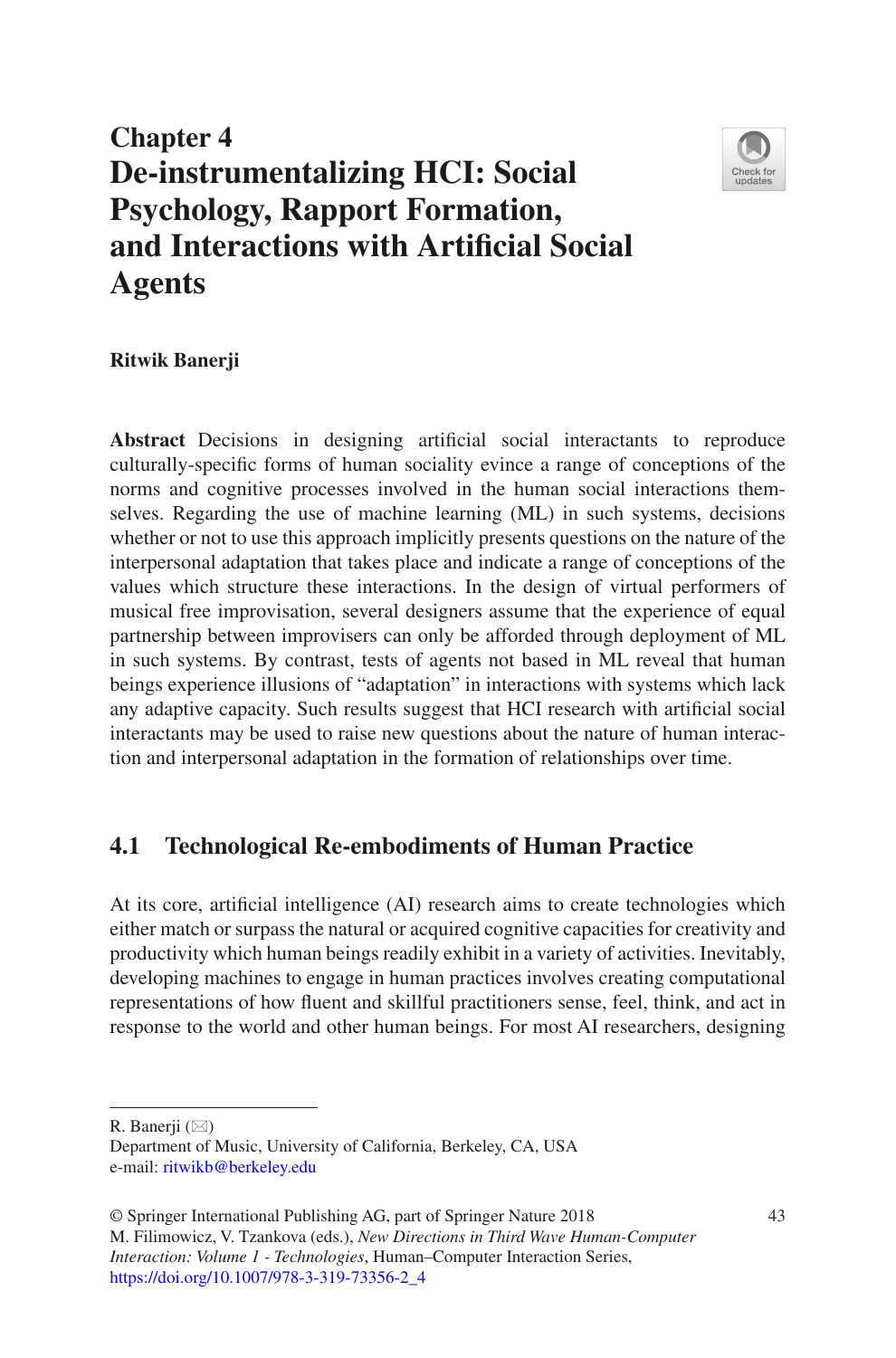a system that does accounting, drives a car, or engages in a customer service interaction necessitates identifying objective standards by which those practices are normally executed and developing a computational description of them.

Nevertheless, as numerous critics of science and technology research have suggested (Friedman and Nissenbaum [1996](#page-21-0); Nissenbaum [2001;](#page-23-0) Edwards [1997;](#page-21-1) Lewis [2000;](#page-22-0) Helmreich [2001](#page-22-1); Forsythe [2002](#page-21-2); Suchman [2006;](#page-23-1) Seaver [2012;](#page-23-2) Wilf [2013a](#page-23-3), [b;](#page-23-4) Burrell [2016](#page-20-0); Seyfert and Roberge [2016](#page-23-5)), AI systems often reproduce at least a portion of the designer's subjective interpretation of both the tasks themselves and the culturally-specific values and principles that shape them. If one designs a machine to do what a human does, then one is inescapably also invested in a project of producing a representation of the cultures that provide meaningful contexts for human action. Moreover, like any other representation of culture (e.g., an ethnographic text, film, or novel), there exists at least a small gulf between how an AI system characterizes human action and the actual actions of human practitioners per se.

As a subfield of AI, much the same is true for machine learning (ML). Like AI, ML research includes projects dealing with reproductions of actual human behavior as well as those that aim to transcend it. Similarly, in the effort to simulate or outperform human capacities for learning, adaptation, or even improvisation, ML is a technical project that often necessitates an investigation of how human beings process their experiences of interacting with the world and successively shift their behavior through further experience. In the context of human computer interaction (HCI) with an artificial social agent, ML functions not only as a component in simulating adaptive human sociality, but as a means of posing questions and hypotheses about how human beings form rapport and adapt to one another over time. Even if HCI researchers do not frame their work as an investigation of social psychology, their work may nevertheless have significant implications for the study of human consciousness in social interaction.

With these perspectives in mind, this chapter analyzes the relationship between ML research in the context of HCI along with the culture, phenomenologies, and processes of social behavior implicitly investigated and characterized in the creation of such technologies. In light of recent efforts to move the field of HCI beyond its strict focus on functionality and ease of use (Bødker [2006;](#page-20-1) Harrison et al. [2007\)](#page-22-2), this chapter focuses on three questions regarding the relationship between ML and human culture:

- 1. How does a designer's attempt to encode the human values that shape particular activities influence (1) their choice of whether to use ML, and (2) the decision to use certain ML techniques rather than others?
- 2. To what degree is ML effective in performing the kind of interpersonal adaptation processes a designer seeks to simulate? In which culturally-specific domains of human action is ML necessary? How do these differences reflect cultural variations and individual discrepancies in how subjects understand the norms of a given cultural milieu?
- 3. How can human experiences with ML technologies be used to better understand processes of interpersonal adaptation and rapport formation? Similarly, how can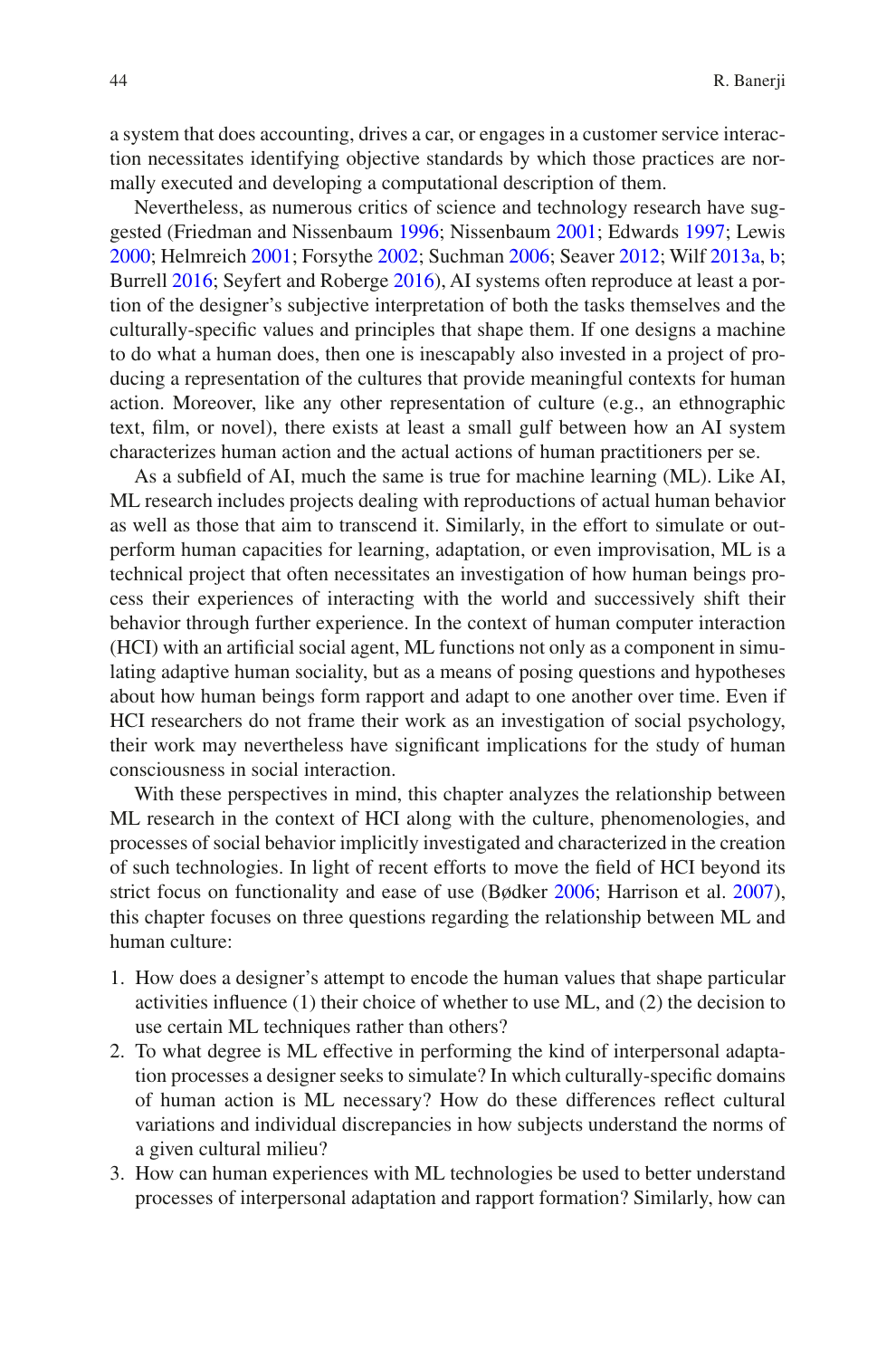human experiences with such systems be used to investigate the ways cultural values affect the form and degree of interpersonal adaptation expected over subsequent interactions?

To address these questions, this chapter surveys numerous stances on the necessity of ML techniques for designers of artificial social agents that engage in a form of social interaction unique to a particular musical practice. Specifically, this chapter looks at the design and design rationale of a range of virtual performers of free improvisation, a form of experimental music in which the performance is not the realization of a musical score, but results from the impromptu social and musical interactions between players. Far beyond simply reproducing the sonic surface of this artistic practice, designers of these systems seek to ensure that these artificial social interactants embody the values which shape how artists engaged in this musical form coexist with one another. In the process of pursuing this goal, these designers offer a range of perspectives on the efficacy of ML methods as a means of simulating the kinds of interactions these performers engage in and adhering to the principles that define this form of music as a culturally-specific mode of face-toface interaction.

For a variety of reasons, several designers working in this area assume that ML constitutes an effective means of encoding the socio-political ideals at the center of this musical practice. However, tests of such systems with actively performing free improvisers suggest that ML constitutes, at best, just one of many possible ways of programming an artificial social interactant to function as an ideal human interlocutor in this domain. Surprisingly, tests of systems not designed using ML techniques reveal that performers, and perhaps human beings more generally, are often to prone to experiencing these non-adaptive systems as "adaptive" even though the system has no such capacity encoded.

This illusion has two likely explanations. On the one hand, the sensation of adaptation may result from the well-documented psychological phenomenon known as the effect of "mere exposure" (Zajonc [1968](#page-23-6)), or the principle that increased contact with a given stimulus corresponds with more positive evaluations of it over time. On the other, the impression of adaptation may arise from a dynamic feedback loop resulting as the human participant's adjustment to the non-adaptive system elicits a different side of the system's behavior (Hsu and Sosnick [2009\)](#page-22-3). As a result of their own contributions to the interaction and the system's reactions to this novel input, the human player may be led to believe that the system has "adapted" despite the absence of any real computational means for the system to do so (i.e., ML).

Overall, I argue that even where its efficacy is doubtful or contested, the use of ML in the design of artificial social interactants offers a means of examining the social psychology of rapport formation and how human beings develop intimate knowledge of their interlocutors over a series of interactions. As will be discussed in greater detail, recent empirical work (Hsu and Sosnick [2009;](#page-22-3) Banerji [2012;](#page-20-2) Linson et al. [2015\)](#page-22-4) suggests that ML may not be necessary for achieving the kinds of interactions that free improvisers prefer to engage in. In turn, this data raises questions about the nature of the interpersonal adaptation between players which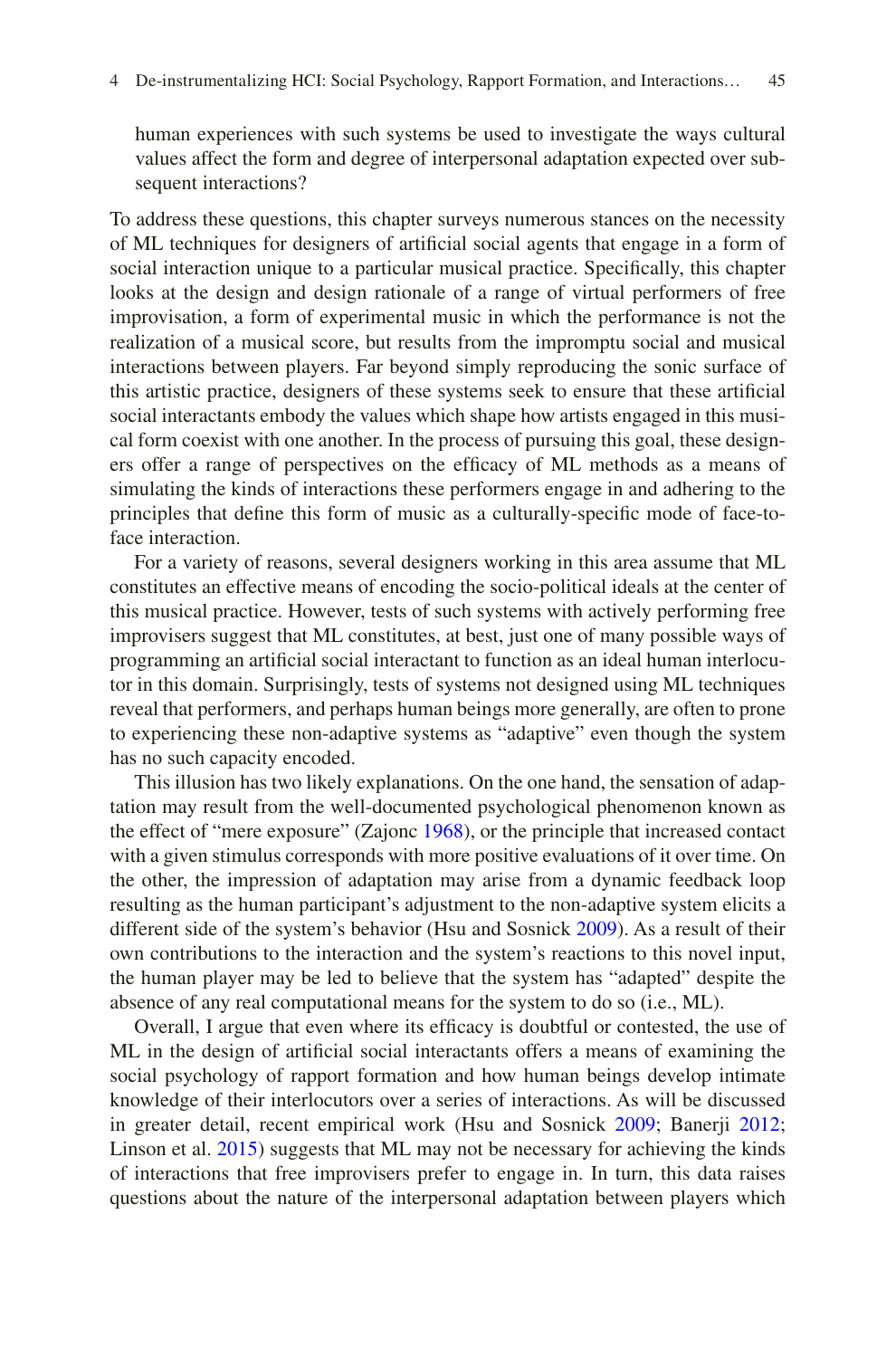theorists of free improvisation claim is central to musical interaction in this practice (Waterman [2008;](#page-23-7) Young [2010;](#page-23-8) Beins [2011](#page-20-3)).

More importantly, such experiences also suggest a degree of ambiguity in the notion of "rapport formation" and may have implications for the theorization of this aspect of human interaction in the field of social psychology (Cappella [1990](#page-21-3); Tickle-Degnen and Rosenthal [1990](#page-23-9); F. Bernieri and Gillis [1995](#page-20-4); F. J. Bernieri et al. [1996;](#page-20-5) Grahe and Bernieri [1999](#page-22-5); Lakin and Chartrand [2003](#page-22-6)). At face value, the idea of rapport formation suggests that a dynamic process of interpersonal adaptation and learning takes place between human beings. By contrast, the fact that improvisers report that they experience "adaptation" in interactions with systems which lack any meaningful capacity for adaptation over time suggests that "rapport formation" may actually be at least partially the result of relatively static processes.

Therefore, beyond "implications for design" (Dourish [2006](#page-21-4)), the shortcomings of ML in this or other domains of simulated human interaction may offer a source of data about the nature of rapport formation and interpersonal adaptation which may not be available through other methodologies. Additionally, the limitations of ML offer a counterpoint to debates about how an algorithm would depict culturallyspecific principles and cognitive processes of interpersonal adaptation. Though numerous designers assume that ML is necessary for living up to specific human values, empirical studies show that this issue is far more complicated and raise several questions about the concept of "rapport."

Finally, though many perspectives in HCI argue that a focus on the study of user culture poses a risk of derailing HCI research from the goal of refining the fit between human tendency and system design (Crabtree et al. [2009](#page-21-5)), this interpretation underestimates what the study of culture and sociality still offers to design. Whether one is interested in researching culture or social behavior for their own sake or interested in refining a system to the needs of a human population, the study of how people conduct themselves and pursue various goals remains essential. If HCI is committed to the creation of technologies that intuitively complement the ways and means of real human users, then any data which uncovers aspects of the sociality or culture of a technology's human interactants is likely to prove useful for this original, pragmatic goal of HCI research.

### **4.2 Delimitations and Scope**

While third-wave HCI research raises numerous new questions and retheorizes several old issues in HCI such as the fit between user and system or the proper role of technology in everyday life (Bødker [2006;](#page-20-1) Harrison et al. [2007](#page-22-2)), this chapter deals with only a selection of the issues foregrounded by the third-wave perspective. Though the third-wave has foregrounded issues such as embodiment (Bardzell and Bardzell [2011\)](#page-20-6), emotion (Boehner et al. [2007](#page-20-7)), and the proliferation of interactive technologies beyond the workplace, this chapter focuses on the inscription and encoding of cultural values in interactive systems (Sengers et al. [2004](#page-23-10); Fuchsberger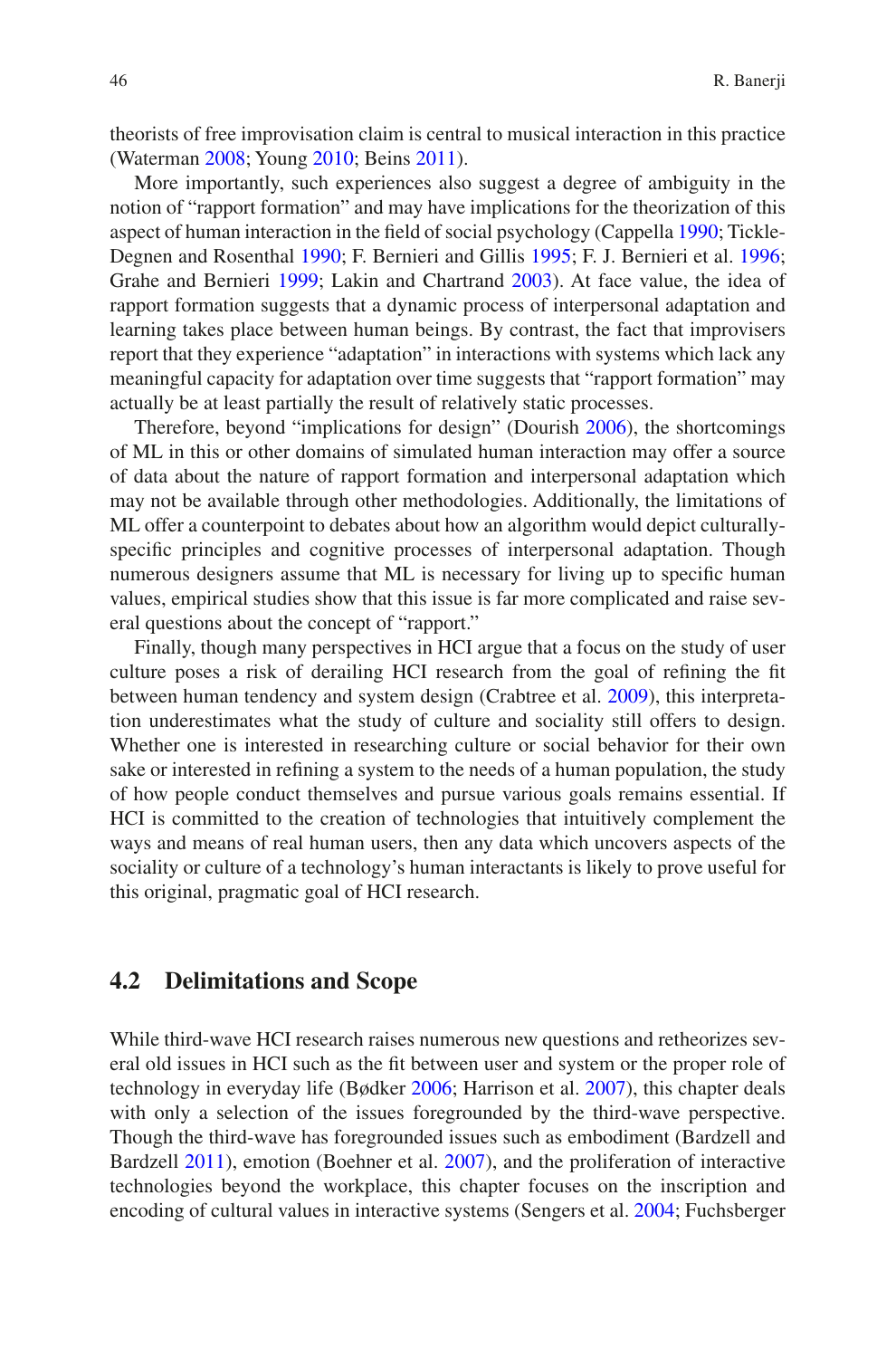et al. [2012](#page-21-6)) as well as a phenomenological perspective on how users experience technologies (Harrison et al. [2007\)](#page-22-2).

Regarding phenomenology, the present discussion focuses on an account of human experience of technology without respect to whether what one is experiencing is "real" or not. In order to do so, this chapter takes after Edmund Husserl's articulation of the concept of "bracketing" or "epoché" in his classic work *Ideas* (Husserl [1913/2012:](#page-22-7) 56–60). For Husserl, bracketing describes a basic conceptual commitment of phenomenology in which one attunes to human experience without necessarily being concerned with whether those experiences are grounded in an empirically verifiable reality. For example, this would be an account of one's experience of hearing a "dog barking" irrespective of the fact it may either be an actual canine vocalization or another auditory stimulus which nevertheless evokes the illusion of a bark.

For this discussion (and perhaps for third-wave HCI more generally), the principal relevance of bracketing is that it is of utmost importance to examine how reality (or technology) is experienced by an individual without necessarily being burdened by the issue of whether that experience is evidence of a scientific fact or an utter hallucination. Regardless of their "reality," the perceptions arising from encounters with humanlike technologies are often felt to be "real" even when one is aware of the illusion of these sensations. This is not to assert that such hallucinations possess veracity, nor is it to assert that it does not matter whether a system is designed using ML or not. Rather, it is to recognize that human beings live by many illusions and that it is quite likely that such illusions play a role in human encounters with humanlike technologies like an artificial social interactant. This is especially significant given that ML-driven HCI applications aim to effectuate an illusion that the human interactant is "in fact" engaging with another member of their species.

While this chapter addresses work at the intersection of HCI and ML, the principle focus will be agents that are built with the explicit goal of simulating forms of social interaction which human beings regularly engage in. This area of HCI and ML work includes research into the development of interactive conversational agents which produce a sense of realness and humanness in how they interact with a human being in terms of linguistic competence, sound production, and perception (Eklund [2002;](#page-21-7) Maatman et al. [2005](#page-22-8); Morrissey and Kirakowski [2013](#page-23-11)). It also includes forms of "artificial life" (Langton [1997](#page-22-9)) in which machines perform as if they were human beings (e.g., artificial general intelligence, social robotics, videogame characters, etc.). With this focus in mind, other areas of research taking place at the intersection of ML and HCI are less relevant. This includes the domain of "interactive machine learning" (Fails and Olsen Jr [2003;](#page-21-8) Fiebrink et al. [2011;](#page-21-9) Amershi et al. [2014](#page-19-0)), in which users are enabled to correct the process by which ML parses and analyzes information.

Although interactive ML (or IML) research overlaps with the present discussion's concern with the simulation of face-to-face human interaction, current work in IML does not seek to reproduce human interactions through speech, gesture, gaze, and other embodied communication in real time. Instead, current IML research largely focuses on reproducing an interaction between a supervisor and a subordi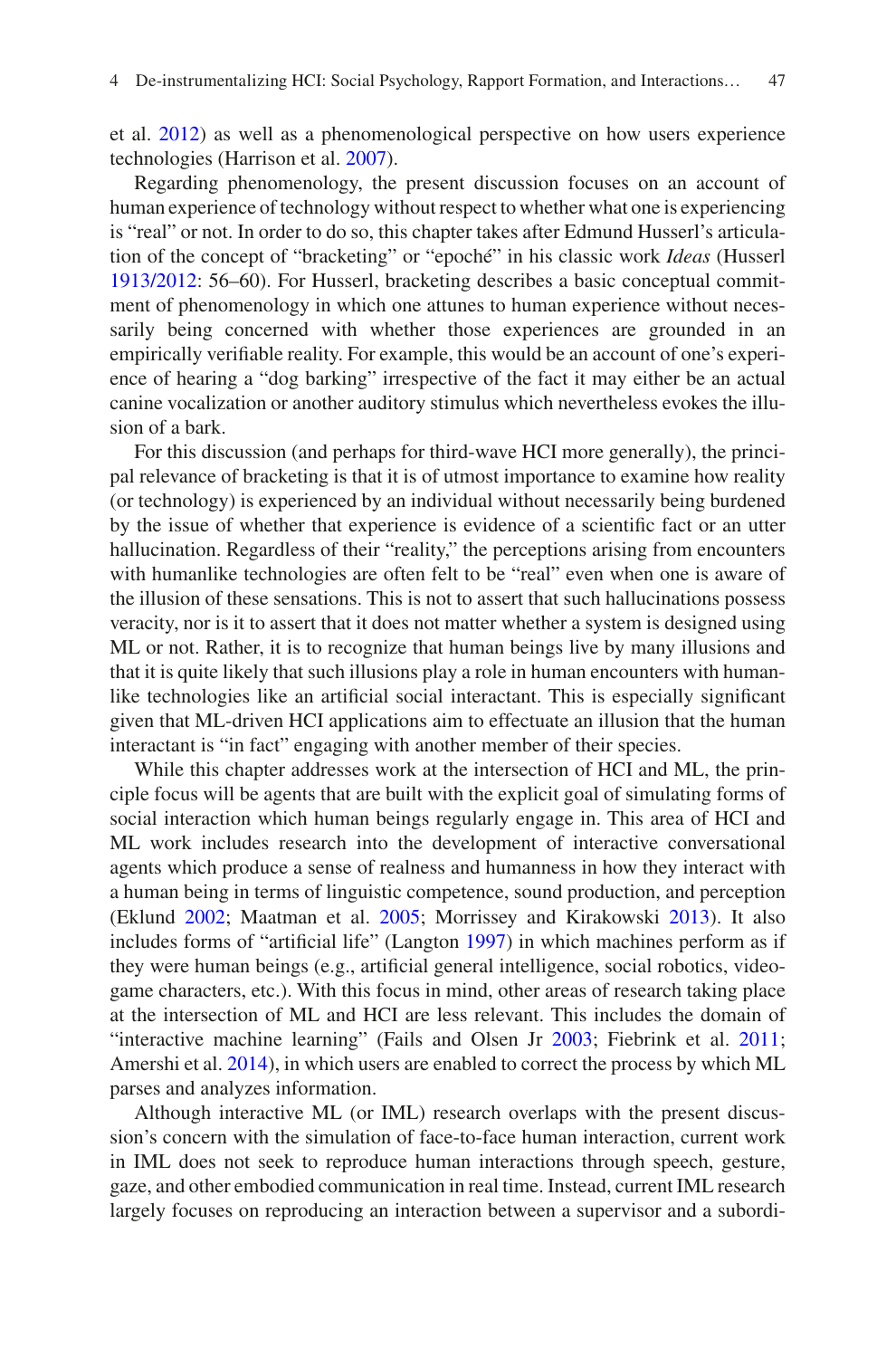nate. Just as a higher-level worker might train an assistant to analyze or parse certain types of incoming information, IML partially resembles this professional mode of human interaction. Even so, the modality of this form of HCI is relatively artificial when compared with conversation or the kind of social interaction through music discussed here. Eye contact, gesture, or intonation (to say nothing of speech itself) have yet to be used as a mode of interaction for IML research, where visualization of the ML protocol has been the primary sensory output relayed to the user for their critique.

Still, an interaction between a human user and an interactive ML system, insofar as it simulates a supervisor-worker dyad, remains relevant because it resembles a real form of social interaction in business or other organizational contexts. More importantly, like any type of human sociality, values such as autonomy, responsibility, transparency, or personal integrity form much of the psychological infrastructure of an interaction between two workers. Similarly, it is quite likely that IML applications, particularly where they simulate work-related human interactions, are inflected by the same values and expectations that shape interpersonal relations in organizations even though the "worker" in that case is a nonhuman user technology. Or, considering the more experientially-oriented angle of third-wave HCI, it is possible that an interaction with an IML system may remind users of similar interactions they have had with co-workers as they mentor them in how to deal with certain kinds of information.

### **4.3 Encoding Egalitarianism**

Since George Lewis' *Voyager* [\(1993](#page-22-10), [1999,](#page-22-11) [2000\)](#page-22-0), researchers in computer music have developed a variety of interactive virtual musicians built for performers of musical free improvisation to play with as if these systems were just another human improviser (Blackwell and Bentley [2002;](#page-20-8) Assayag and Dubnov [2004;](#page-19-1) Hsu [2005;](#page-22-12) Casal and Morelli [2007;](#page-21-10) Yee-King [2007](#page-23-12); Young [2008;](#page-23-13) Bown [2011;](#page-20-9) Carey [2012;](#page-21-11) Linson et al. [2015\)](#page-22-4). Based on each designer's experience with and conception of this musical practice, these systems are constructed with the goal of reproducing the same kind of inspiring, challenging, and spontaneous social interactions through sound that human performers of free improvisation hope to engage in with one another. In order to create the experience of playing with another free improviser, these virtual performers are designed to process live acoustic input from the human player and respond in real time. Thus, in the ideal, these artificial improvisers recreate the sensory and interactive experience of making music with a real improvising partner.

Before turning to the issue of ML, there are a number of ways that these systems are built to encode and mechanically re-embody the social values that shape how improvisers engage with one another. Specifically, as is discussed across a wide range of literature on this practice (Spellman [1966;](#page-23-14) Kofsky [1970](#page-22-13); Bailey [1980/1993;](#page-20-10) Stanyek [1999;](#page-23-15) Steinbeck [2010;](#page-23-16) Lange [2011](#page-22-14); Carles and Comolli [1971](#page-21-12)/2015; Corbett [2016;](#page-21-13) Rodriguez [2016\)](#page-23-17), free improvisation purports to liberate musicians from the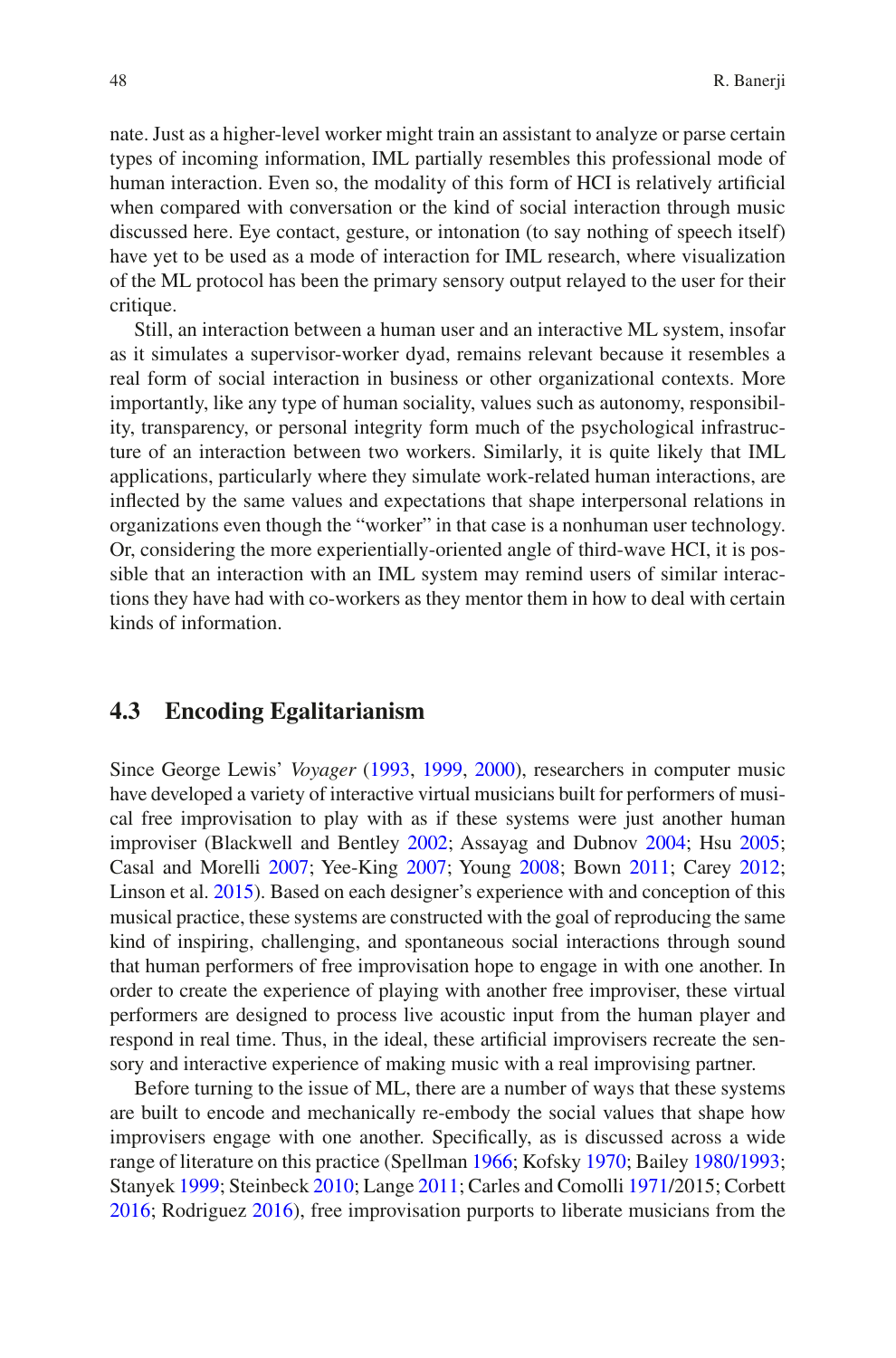typical interpersonal hierarchies which define many forms of music-making (e.g., composer and performer, conductor or bandleader and ensemble, soloist and accompanist, critic and performer, etc.). Instead, performers of free improvisation assemble themselves in a flat, nonhierarchical, egalitarian arrangement in which no player serves as leader and no composition is used as a guide for how sonic events will take place in the performance. Additionally, free improvisers seek to avoid relying upon any traditional structures for musical performance (i.e., pulse, harmony, form, genre, style, convention, etc.) in order to prevent the implicit hierarchies that often result when some individuals are more proficient in certain culturally-specific musical structures (e.g., jazz, Indian classical music, baroque music, etc.). By eliminating such structures, improvisers aim to create a situation in which the only determinant of what takes place in performance is the dynamic interaction of the personalities of the improvisers themselves (Blackwell and Young [2004\)](#page-20-11). Nevertheless, for all that they may strive to avoid such constraints, recent critiques have duly noted the limitations of these emancipatory pursuits (Backstrom [2013;](#page-20-12) Canonne and Garnier [2015\)](#page-20-13).

Although individual programming approaches of these designers vary greatly, each of these researchers agrees about some basic principles for how the lofty goal of egalitarianism should be translated into the creation of such a system. Across the board, designers concur that systems cannot reproduce an egalitarian interaction if they are built for the performer to use as an instrument. Instead they must be designed in order to allow for musicians to engage with these systems as if they were a fellow player (Rowe [1992;](#page-23-18) see also Lewis [2000](#page-22-0)). In practical terms, this means that the mode of interaction with the system should not allow the human performer to "veto" (Lewis [1999](#page-22-11): 104) or otherwise directly control the system's sonic output in real time as one might with an instrument. Unlike numerous other interactive performance systems (see Chadabe [1997\)](#page-21-14), these systems do not incorporate any kind of haptic or tactile interface which would enable the human subject to retain their position of mastery and control<sup>[1](#page-6-0)</sup> over the mechanical musical object.

In turn, this is analogous to the way that improvisers themselves interact musically and socially. Before, during, and after they play, free improvisers habitually refrain from directing, criticizing, or instructing other musicians, irrespective of how irritated they may have been with their playing or whether they had specific desires for how the performance should have taken place (Banerji [2016](#page-20-14)). Even when disgust may seem obvious from a player's choice to stop playing (see Fischlin et al. [2013:](#page-21-15) 203–219) or play more loudly in order to drown others out, it is often unclear what these kinds of interactive actions mean or if they represent a critical judgment of one player against others. Moreover, direct expressions of criticism after performance between players is implicitly regarded as a threat to the nonhierarchical ideal (Borgo  $2002$  $2002$ ; Pras et al.  $2017$ ). This reticence<sup>2</sup> is both a means of

<span id="page-6-0"></span><sup>1</sup>Again, in the case of a virtual free improviser, the designer does retain control over the system's behavior. But unlike the control exerted over a system built to function as an "instrument" (Rowe [1992\)](#page-23-18), a "player" system cannot be directly controlled on a moment to moment basis.

<span id="page-6-1"></span><sup>&</sup>lt;sup>2</sup>While peer criticism is not seen in this way by participants of other egalitarian social projects (Chaudron [1984](#page-21-16); Snyder and Fessler [2014](#page-23-20)), improvisers view criticism as a kind of speech act that instantly nullifies equality by placing the speaker in a position of authority with regard to the actions of the addressee.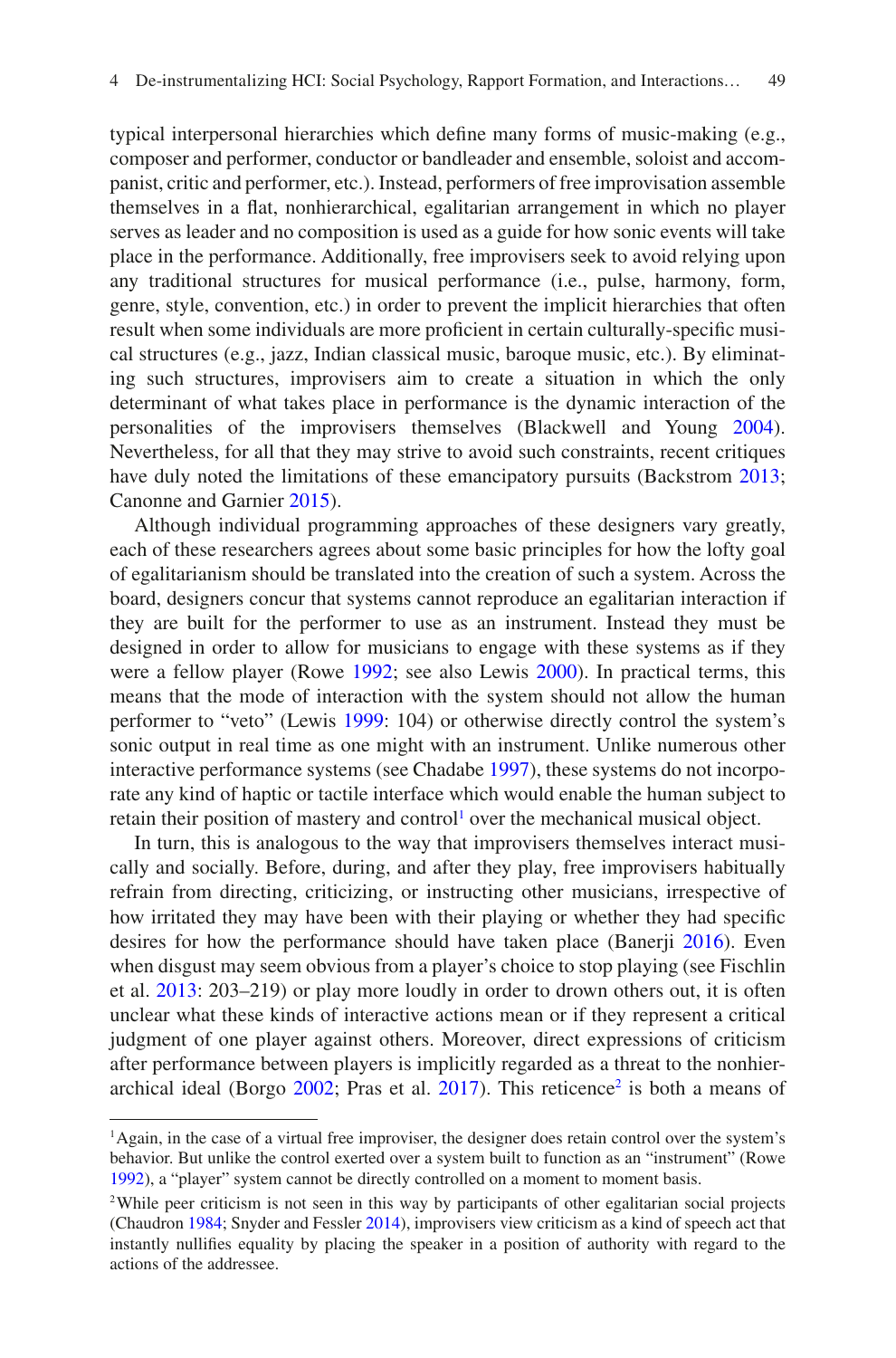respecting the equal status of fellow players as much as it is a performance of an ethos of openness to a "diversity" of practices within free improvisation (Bailey [1980/1993:](#page-20-10) 83).

Similarly, improvisers do not interact through any sort of visual cues between performers (Lewis [2007](#page-22-15)), as has been occasionally suggested (Andersen and Brooks [2003\)](#page-19-2). Though moments of gaze between performers do occur, it is not entirely clear what meaning they carry nor what impact they have on how the interaction progresses. In sum, researchers in computer music concur that if these systems are to interact with human performers of free improvisation as their equals, then (1) there should be no mechanism that allows direct control of their behavior, and (2) it is not necessary for them to be able to respond to gestural cues.

# *4.3.1 Is ML Necessary for the Experience of Equal Partnership?*

Beyond these points of agreement, however, designers differ significantly on the question of whether ML is essential for allowing systems to produce interactions that yield an experience of equal partnership and agency in the collective outcome of the performance. At the computational and interactive levels, these designers take divergent approaches to encoding egalitarianism in the behavioral capacities of these systems. By no means do they all assume that ML or any other adaptive systems technique (i.e., genetic co-evolution) is the best means of encoding this social ideal. For example, about free improvisation generally, George Lewis writes that "the possibility of internalizing alternative value systems is implicit from the start" (Lewis [1999:](#page-22-11) 102). For most proponents of ML methods, Lewis' description of free improvisation would immediately suggest that it is imperative that a designer incorporate ML if they aim to encode the values that these musicians strive to live by. After all, what else would be implied by the term "internalizing"? Curiously, however, Lewis' system *Voyager* ([2000\)](#page-22-0) does not incorporate ML or any other adaptive systems technique.

#### **4.3.1.1 Yes**

While Lewis and other designers do not use ML techniques in the design of their systems (Hsu [2010;](#page-22-16) Linson et al. [2015](#page-22-4)), several other researchers in this domain assume that a capacity for iterative adaptation to the human player in real time is a necessary part of the successful design of such a system. Implicitly, this line of thinking limns several crucial assertions these researchers make about the social psychology of free improvisation and how it is shaped by values like egalitarianism and multiculturalism. Specifically, the use of ML or other adaptive techniques assumes that in order to properly engage in an egalitarian style of social interaction,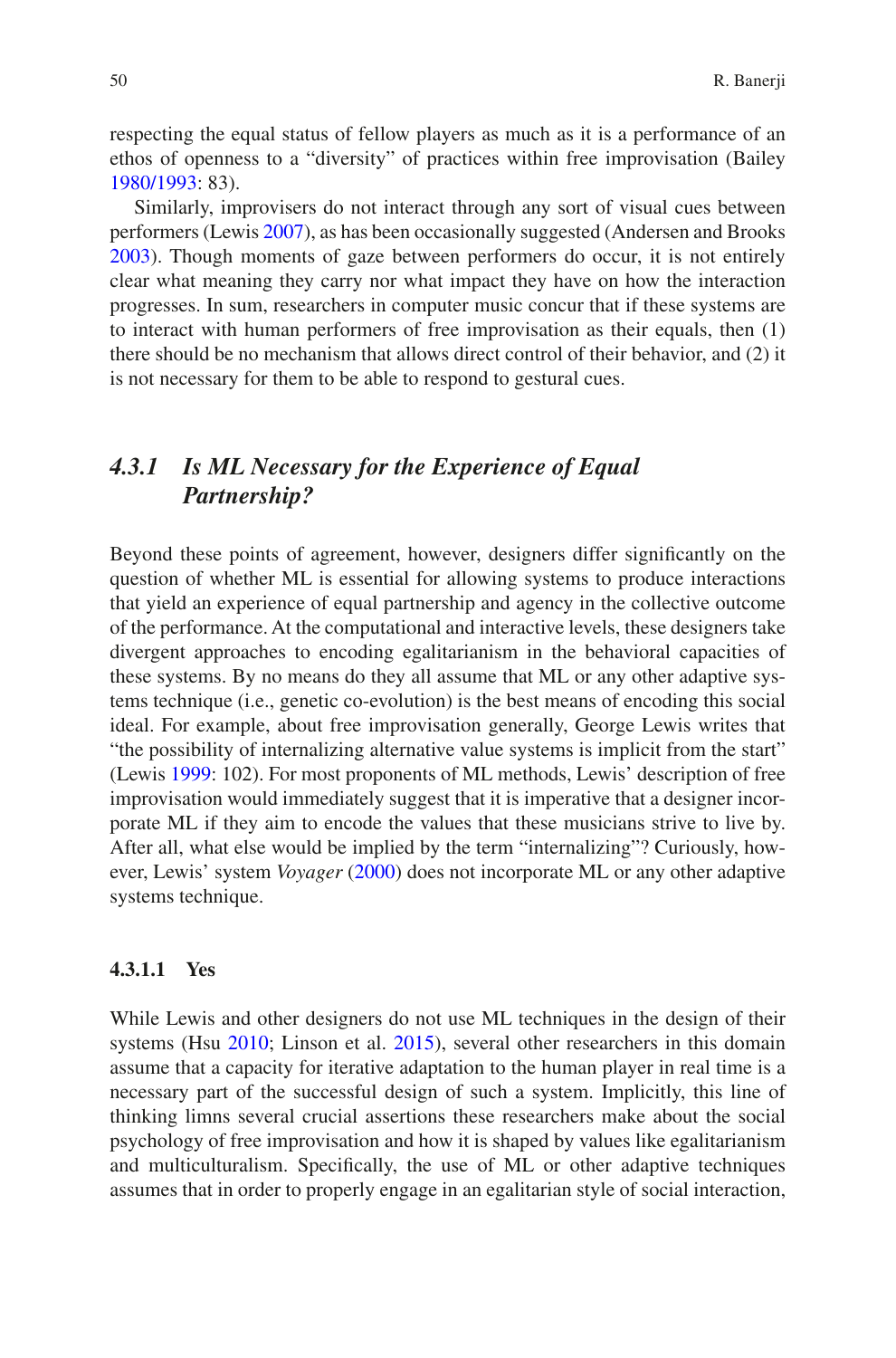two players participating in a collective free improvisation must both make an effort to adapt to one another as they make music together. Broadly, then, the use of ML in such systems assumes (1) that the human player wants to feel that the other improviser is learning about their habits and tendencies in interaction and (2) that this ongoing interpersonal learning process is essential for yielding the experience of authentically egalitarian social interaction.

However, the use of ML implicitly poses a hypothesis about what happens in the psyche of the human improviser and how they experience musical interaction with another. Because improvisers generally seek to preserve an equity of status between performers, designers of ML-based virtual free improvisers assume that the human improviser is forming a memory of how the other plays and tends to react in order to draw on these memories later on. Overall, the application of ML in this domain also assumes that if one player (whether human or machine) fails to engage in this process of adaptation while the other makes efforts in this direction, the player that maintains their original manner of interaction has acted autocratically or egotistically, thereby disrupting the equity of status between participants.

For designers using ML or other adaptive techniques like genetic co-evolution (Eiben and Smith [2003](#page-21-17); Casal and Morelli [2007\)](#page-21-10) or particle swarm optimization (Kennedy and Eberhart [1995;](#page-22-17) Blackwell and Bentley [2002](#page-20-8)) in the creation of these artificial performers, the principal objective behind deploying these methods is to allow the system to have a better knowledge of the habits and tendencies of its human interlocutor. While adaptive techniques can be used to allow the system to simulate the sympathetic and cooperative interactive style of a human player, they can also enable the system to exhibit defiant or oppositional playing. Though many players prefer more supportive styles of interaction, other players find that this interactive attitude lacks the kind of drama and tension they prefer to produce in performance (Banerji [2016](#page-20-14)). For example, Oliver Bown's *Zamyatin* system (Bown [2011](#page-20-9), [2015\)](#page-20-16) uses information learned about the human performer to create both oppositional and sympathetic responses to their playing. Likewise, Michael Young's *NN Music* (Young [2008](#page-23-13)) acquires information about the player's current performance "state" (i.e., the average and standard deviation of various timbral characteristics) in order to develop a catalog of their playing tendencies. Nevertheless, this index is not necessarily used to create sympathetic behaviors and can also be used to simulate the intentional, audible divergence many players value in musical interaction (Banerji [2016](#page-20-14)).

Although it uses neither ML nor any other adaptive systems technique, Ben Carey's *\_derivations* system (Carey [2012](#page-21-11)) builds a "memory" of its interactions with a specific performer by making a running catalog of phrases produced by the human player for later use as the basis of the system's improvisatory output. If an incoming phrase from the human player is similar<sup>3</sup> to a phrase currently stored in the system's database, the system calls up this phrase and uses it as base material for

<span id="page-8-0"></span><sup>&</sup>lt;sup>3</sup>Similarity is judged by an analytical comparison of incoming and stores phrases on the basis of their loudness, pitch content, spectral centroid (or "brightness"), noisiness (or ratio of tone to noise) as well as the mean and range for these values in a given phrase.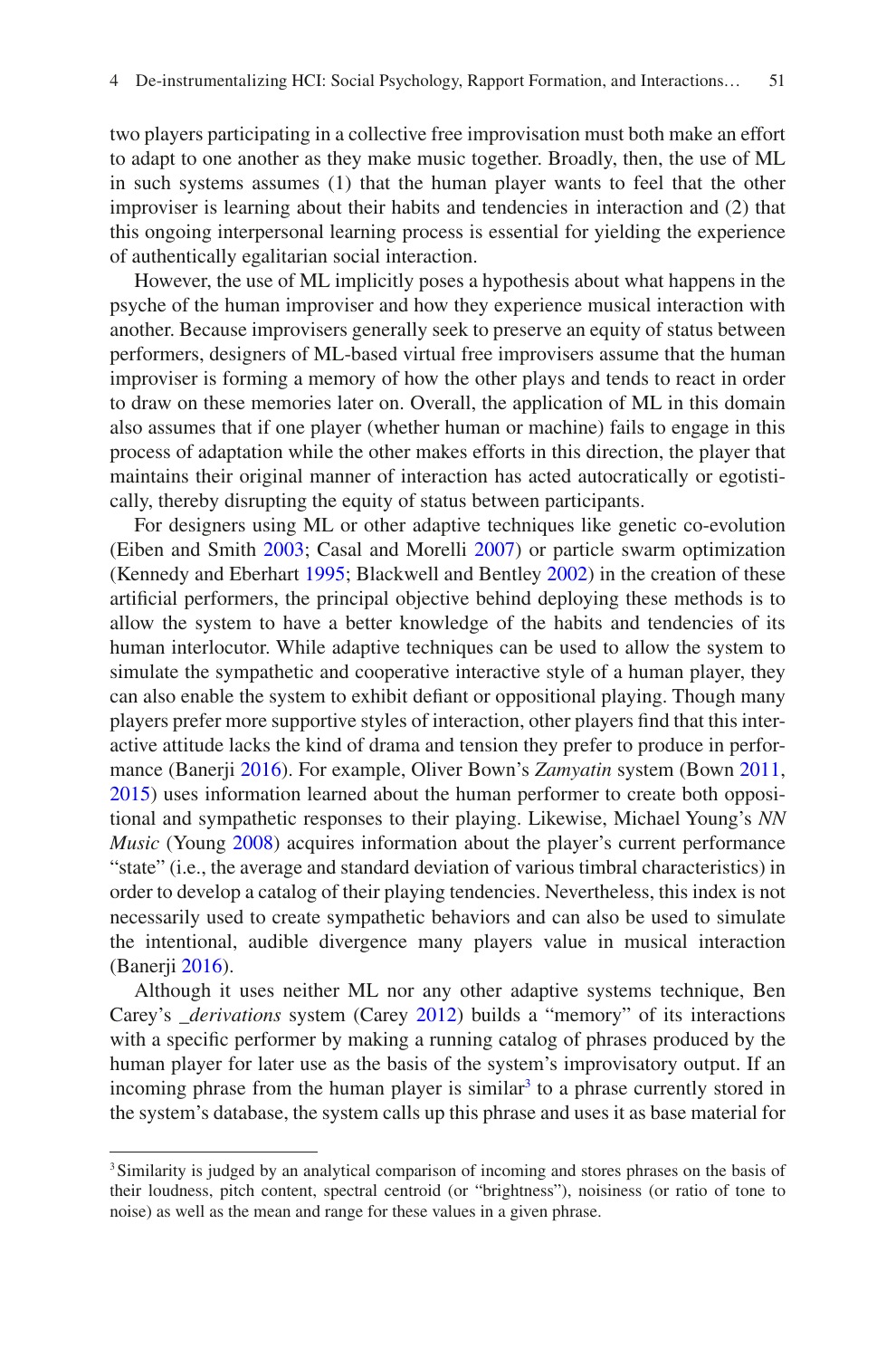improvisatory exploration (e.g., by manipulating the pitch or rhythmic content of the phrase). This evokes a sensation that the system has the kind of knowledge of the human player that might develop from repeatedly working with the same duo partner over time. At the same time, it avoids reproducing a type of personality which is too prone to cooperation and fails to generate the sense of interpersonal contrast that many improvisers value.

In the same vein, Gerard Assayag's *OMAX* project (Assayag and Dubnov [2004;](#page-19-1) Cont et al. [2006](#page-21-18); Assayag et al. [2010](#page-20-17)) at IRCAM (Institut de Recherche et Coordination Acoustique/Musique), exclusively frames the use of ML around the goal of simulating a sense of "style learning" (see Pachet [2003;](#page-23-21) Assayag et al. [2006](#page-19-3)) between human and machine. That is, the system learns the player's "style"[4](#page-9-0) in terms of their tendencies in the use of pitch and rhythm over time. Again, this assumes that because the human being tries to learn the style of the computer, the computer must also make an effort to learn the style of the human. However, while "style learning" may imply that the system will tend to exhibit a spirit of collaboration, OMAX is designed to exploit what it learns to react both sympathetically and antagonistically.

In the end, the purpose of deploying ML in this domain is not necessarily to bring the system to adapt to every move the player makes, but rather to build its capacity for acquiring knowledge about the player in order to try and predict their actions (Assayag et al. [2010](#page-20-17)). This predictive capacity is used not only to create responses which closely resemble the human performer's actions but responses which deviate and contrast with their suggestions as well. Similar in approach to Assayag's OMAX project, Nicholas Collins' *Improvagent* system (Collins [2008\)](#page-21-19) tries to both predict the responses of the human player and also to understand the consequences of its own actions in terms of the player's response. The system assesses its own ability to predict the player's actions by comparing its predictions with the actual outcomes of the player's behavior. If there is a discrepancy between the player's actions and the system's prediction, the method of prediction is adjusted accordingly.

However, for all that there may be an intuitive association between ML and the kind of adaptation implied by certain notions of egalitarianism as a logical choice for realizing these ideals in musical interaction, it is unclear as to whether ML succeeds convincingly. This is mainly due to a consistent trend in which designers of these systems do not test them with active performers of free improvisation. As a result, the efficacy of ML as a means of embodying the sensation of nonhierarchical interaction is not known. Still, for David Plans Casal [\(2008](#page-21-20)), the use of an adaptive system proved to be one that he himself found frustrating as a performer collaborating with the system. In his experience, the system's constant tendency to try and improve its responses to his playing resulted in a vexing situation in which the system failed to continue in one direction for long enough in order to create a sustained musical idea.

<span id="page-9-0"></span><sup>4</sup>As Eitan Wilf notes ([2013b\)](#page-23-4), this is a very specific notion of the term "style" which essentially predetermines what can and cannot even count as style.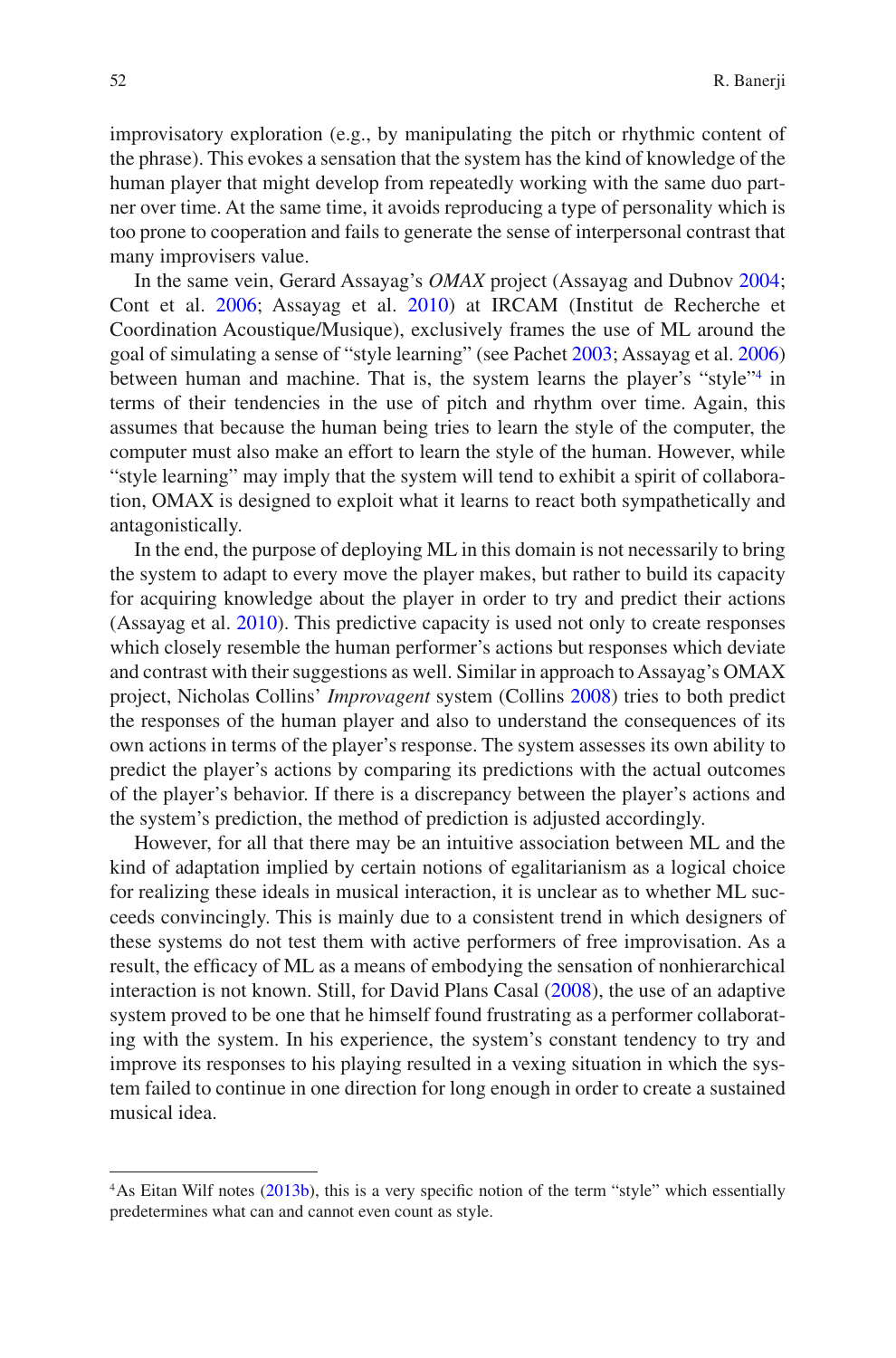#### **4.3.1.2 Maybe Not**

While several designers have chosen to use ML and related techniques in order to build systems which uphold values central to free improvisation as a socio-cultural practice, Lewis and others have created systems which do not assume that ML is a necessity in working towards the enactment of the principles of egalitarianism or multiculturalism. In essence, this means that across this range of designers, two fundamentally distinct notions of egalitarianism are at work. The first, which assumes ML is essential, interprets egalitarianism as an ethico-political ideal which requires that improvisers engage in a process of mutual adaptation to one another's playing and improvisatory tendencies. According to this view, the production of a flat, nonhierarchical social structure, or "leveling" (Woodburn [1982](#page-23-22); Boehm [1993\)](#page-20-18), is best achieved through the efforts of each member to assimilate to the group.

Contrasting with this assimilationist or integrationist interpretation, however, those who design interactive virtual free improvisers which are not based in ML or related adaptive techniques make a design decision that implicitly suggests their belief that such interpretations of egalitarianism are questionable. Systems like those of George Lewis ([2000\)](#page-22-0), Adam Linson et al. ([2015\)](#page-22-4), or William Hsu [\(2010](#page-22-16)) which do not use adaptive techniques suggest a second, alternate interpretation of egalitarianism that is rooted far more in a sense of autonomy than it is in cooperation or coalescence. For such designers (as well as the actual improvisers whose views of the situation they may reflect), adaptation to the other is incongruent with the nonhierarchical ideal because it introduces a sense of hierarchy as one player makes an effort to yield to the other. In this perspective, it is far better to maintain a sense of independence in terms of one's own playing protocol in relating to the group than it is to acquiesce to or accommodate the stylistic tendencies of others.

The meaning of these varying attitudes towards the use of ML in the creation of synthetic musicianship extends far beyond the use of these techniques to simulate human behavior or create a convincing artistic result. Rather, these differing stances on the need to integrate ML bespeak the diversity of interpretations of what "egalitarianism" is as a moral or political value in a context far removed from the immediate context of HCI. Design decisions in the creation of these virtual musicians indicate the presence of two distinct concepts of what it means to occupy a status equal to one's interlocutor and what might be required to preserve the flatness of the distribution of power between two individuals in a real time social encounter. For those that adopt ML methods in pursuit of creating a free improviser from computing machinery that performs in an egalitarian manner, their choices suggest an assumption that the experience of equality is only possible through the gradual adaptation of one social interactant to the other and vice versa. Failure to do so is regarded as a setback to realizing the nonhierarchical ideal. Conversely, for those who do not use ML in these systems, such design choices suggest an interpretation of egalitarianism in which adaptation is regarded as capitulation. In this view, disuse of ML represents and performs a rendering of egalitarianism built upon the sense that all are equal if no one feels compelled or expected to lose their autonomous sense of self and conform to the rest of the group.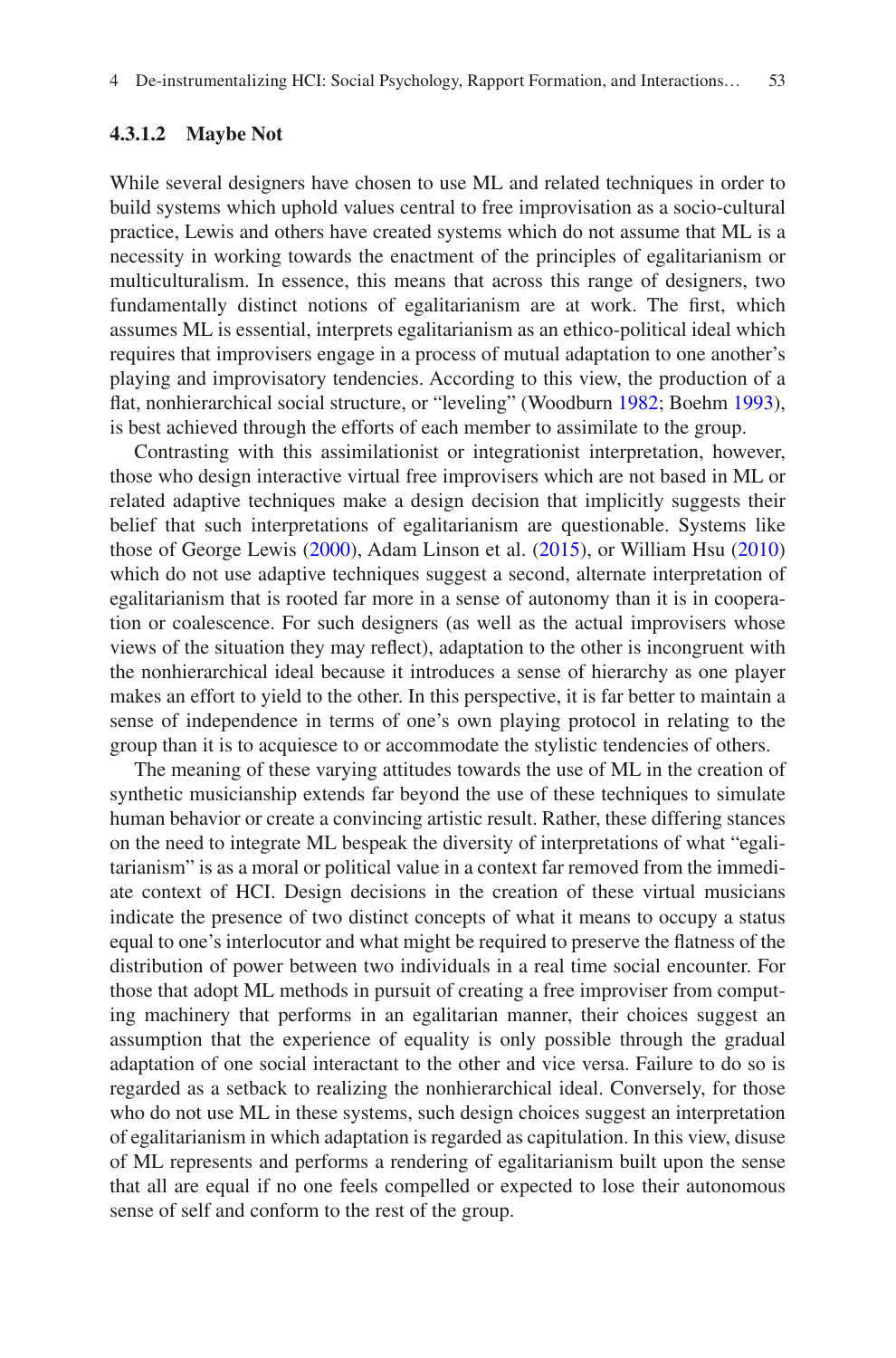Crucially, however, none of these claims are made explicit in the written documentation of these systems in published literature. Rather, it is only implicitly that such design decisions refer to egalitarianism at all from the fact that these systems aim to emulate how improvisers socially interact through sound in performance and that the discourse around free improvisation pervasively emphasizes the notion that the practice is predicated upon egalitarian principles. Returning to the third-wave HCI concern for analyzing how systems encode values, it is imperative that designers articulate how they interpret particular cultural values when they attempt to encode them in interactive systems. Doing so would not only reduce any ambiguities in this issue but also allow their systems to be understood as they should be: hypotheses on the nature of these values themselves expressed in the language of computation and the experience of embodied interaction with virtual social agents.

# **4.4 The ML You Never Asked for: Illusions of Adaptation in the Absence of ML**

But regardless of the diversity of interpretations of egalitarianism implied in the range of attitudes about the utility of ML in this domain of arts technology, it is debatable as to whether ML is necessary for achieving the sense of adaptation and rapport that an improviser may desire. This is not a programmatic statement suggesting that the use of ML should not be investigated in this research domain nor is it to suggest that "the implication is not to design" (Baumer and Silberman [2011\)](#page-20-19). Whether or not ML is effective in satisfying an improviser's expectation or desire for a sense of adaptation over time, creating — and more importantly, rigorous testing of such systems with human interactants — is likely to provide important data which enables a more detailed understanding of how improvisers form rapport. More generally, research in this area also contributes to the ongoing social psychological investigation of what "rapport" really consists of in human relationships and how it develops over time (Cappella [1990;](#page-21-3) Tickle-Degnen and Rosenthal [1990;](#page-23-9) F. Bernieri and Gillis [1995](#page-20-4); Grahe and Bernieri [1999;](#page-22-5) Cassell et al. [2007](#page-21-21); Gratch et al. [2007;](#page-22-18) Huang et al. [2011](#page-22-19)).

In the context of virtual performers of free improvisation, recent empirical work suggests that ML may not be necessary for human beings to experience a particular system as adaptive. Such results are rather paradoxical since it is reasonable to assume that a system using ML would be more likely to produce the sensation of adaptation to the human interactant than a system using no such technique. Yet in several cases, researchers have noted that human interactants report that they have nevertheless experienced a sense (or really, an illusion) of adaptation and evolution in the behavior of systems which are in no way based in ML or any other kind of adaptive systems technique. For example, after designing his *Odessa* system, Adam Linson tested this virtual free improviser with a group of eight performers (Linson et al. [2015\)](#page-22-4). In each test, a single human improviser and the Odessa system performed a series of three "duets." Curiously, Linson notes that despite the fact that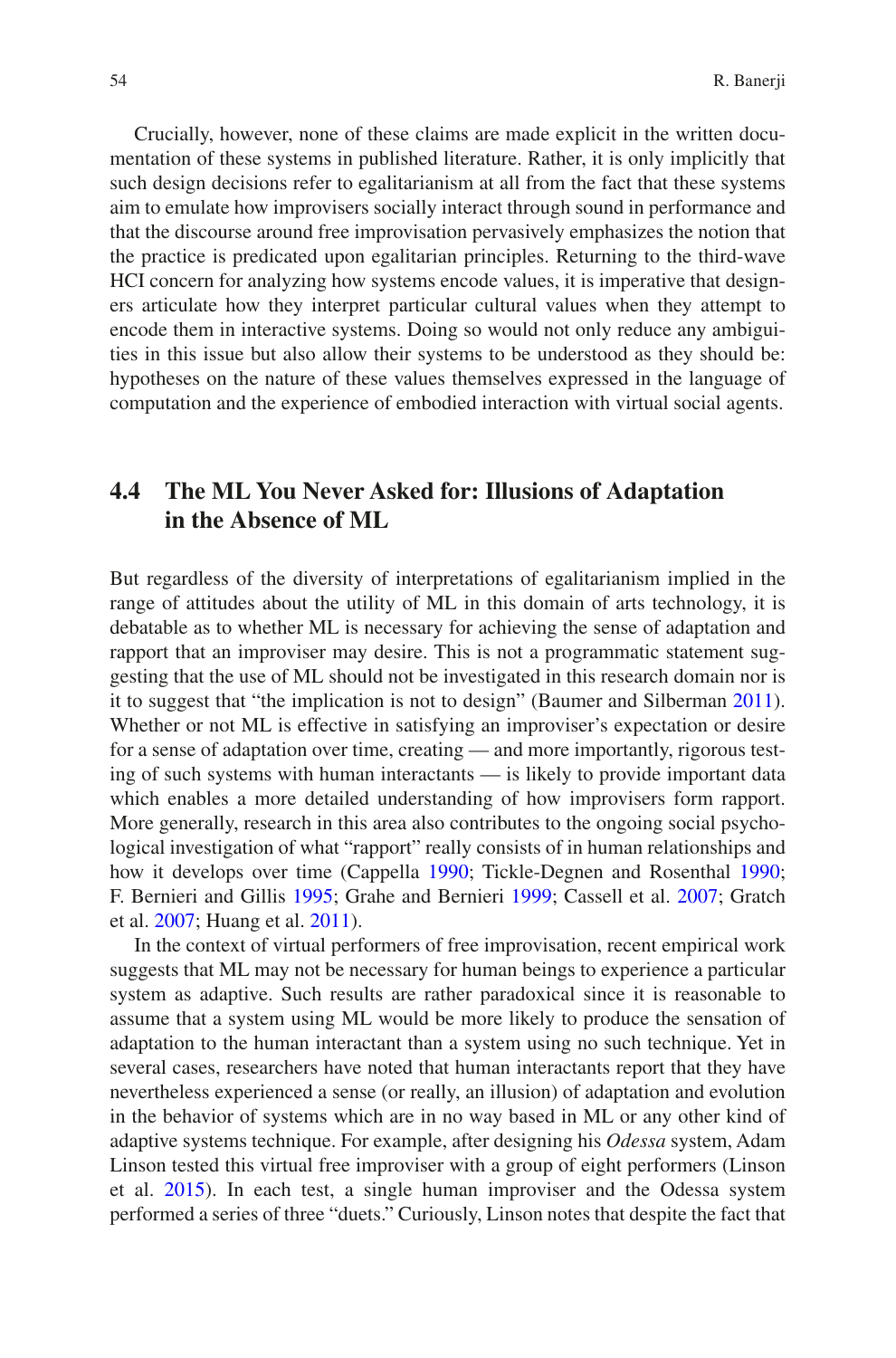his system uses neither ML nor any other adaptive systems technique, improvisers felt that the system's behavior seemed to have adapted to theirs over the course of the three takes.

Similarly, as part of my own research in this domain of computer music, I have tested a virtual free improviser of my own design, *Maxine* (Banerji [2010,](#page-20-20) [2012](#page-20-2), [2016\)](#page-20-14), with over 90 improvisers in Berlin, San Francisco, and Chicago. Like Odessa, Maxine is not based in ML nor does it use any other type of adaptive systems technique. Within this larger project to test this system with improvisers, I conducted a small experiment in which I asked eight improvisers in the San Francisco Bay Area to play a series of 10 short takes with Maxine in a studio setting at the Center for New Music and Audio Technologies (CNMAT) in the fall of 2010. After each take, the improviser was asked to complete a simple numerical evaluation of the system according to four criteria<sup>[5](#page-12-0)</sup> and also provide an open-ended written commentary on their experience of that piece. Though the purpose<sup>[6](#page-12-1)</sup> of these tests was not directly related to the present discussion, the qualitative data collected in this experiment resonate with Linson's observations of a perceived sense of adaptation despite the absence of any computational architecture which would directly contribute to such an experience. Specifically, several participants of this experiment noted that the system was "better" over the course of the experiment, using this term several times to describe the improvement of one take over the next[.7](#page-12-2) For example, for the first take, all but one player had negative comments about their duo with the system. For the next take, however, five of eight participants reported a strongly positive difference.

Outside the context of this experiment, I have also noticed that players have frequently commented on the "improvement" of the system after their first experiences of it. I find such comments perplexing given the fact that the changes I have made to the system's original design in 2009 are so minimal as to be inconsequential<sup>[8](#page-12-3)</sup> in a

<span id="page-12-0"></span><sup>&</sup>lt;sup>5</sup>These criteria were (1) the degree to which the system inspired you to respond to its playing, (2) satisfaction with unexpected or surprising responses from the system, (3) the overall sense that the interaction was meaningful, and (4) whether the system's responses seemed relevant or random.

<span id="page-12-1"></span><sup>&</sup>lt;sup>6</sup>The main question for this experiment focused on the issue of whether or not the active listening of another improviser increases or decreases an improviser's level of aesthetic or social-interactional satisfaction of the experience of playing music. In order to investigate this question, in a random selection of the 10 takes, the system was set to listen to a prerecorded track (and therefore, not listen to the sonic events of the current take) whereas in the remainder of takes the system listened to the combination of itself and the human performer, this being the way the system was originally designed to receive input in a performance setting. (For further discussion, see Banerji [2012.](#page-20-2))

<span id="page-12-2"></span><sup>7</sup>To be clear, the quantitative data from the experiment does not necessarily suggest a clear sense of evolution in the player's experience across the set of 10 takes. However, the quantitativelygraded criteria do not directly correspond with positive or negative sentiments about the system's interactivity as an experience. With the exception of one criterion ("meaningfulness"), the criteria evaluated refer to the player's observations about the interaction overall and do not inherently convey judgments about the aesthetic value of the experience.

<span id="page-12-3"></span><sup>&</sup>lt;sup>8</sup>These were mainly minor tweaks in order to enable the system to start and stop at the push of a single button. Such changes had no effect on how the system would begin to play, behave during the improvisation itself, or how it would "end" pieces.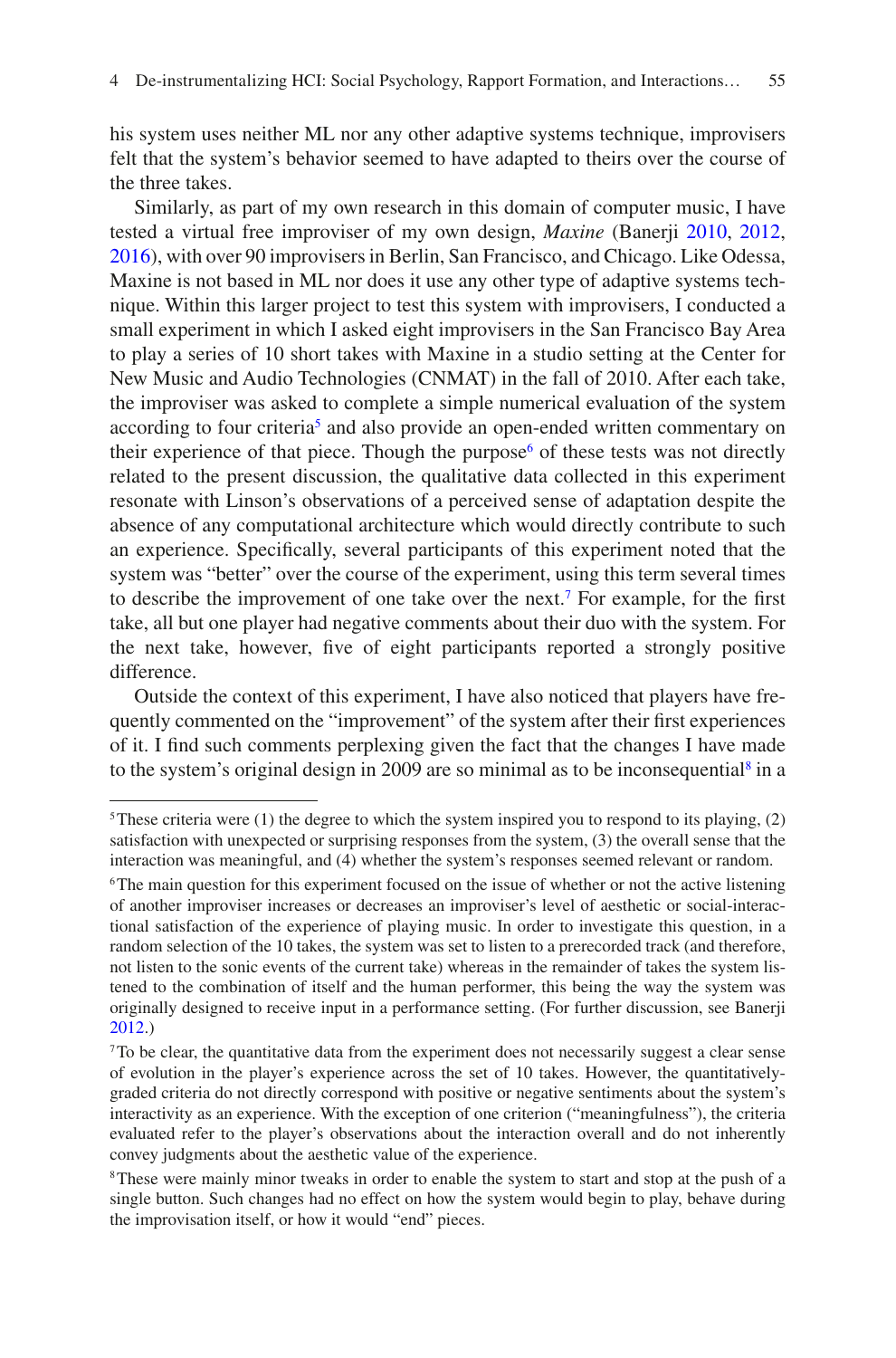player's overall experience. This was particularly striking at a concert to celebrate the release of a duo recording of myself and Maxine (Banerji et al. [2014](#page-20-21)) which took place at CNMAT in 2014. At that event, I invited several improvisers to play with Maxine in a series of duos. Despite the fact that I had done almost nothing to improve the system since their last experiences with it, many of them congratulated me to tell me that the system was finally sounding "better." One player reported that the system had "come a long way" and "really grown up" since his initial encounter with it in 2010. Beyond this incident, it is a routine occurrence that a concertgoer who has previously seen a performance with Maxine or has previously played with it will suggest that the system now exhibits a greater sense of "maturity," that it has "improved," or that it "sounds better these days." Even though nothing about the system has changed in terms of how it processes information or responds to live input, numerous interlocutors have expressed a more positive judgment of its behavior over repeated interactions.

# **4.5 Sources of the Illusion of Adaptation and a Benchmark for ML in HCI**

The sensation that a system with no computationally explicit capacity for adaptation has nevertheless somehow improved or adjusted to its interactants underscores the need for a phenomenological perspective in HCI. Just as Husserl insists that the study of experience must involve a suspension, or "bracketing" (Husserl [1913/2012\)](#page-22-7), of analytical concern for the factual basis of such sensations, it is imperative that HCI researchers attune to what human interlocutors experience without being immediately concerned with whether those experiences have a factual basis. Regardless of what a designer (or any creative artist) intends, one must recognize that users or an audience are likely to receive or experience something that diverges from those intentions. Still, while Husserlian bracketing implies the need to ignore the factual, physical basis of experience in order to examine experience itself, the task of understanding what physical or technical facts produced those experiences (however illusory they may be) remains essential.

### *4.5.1 Dynamic Feedback Loops*

Even when virtual free improvisers are designed with no capacity for adapting to other players over time, improvisers repeatedly experience them as adaptive for some reason or another. As odd as this collective hallucination may be, the consistency of such misperceptions about the supposedly "adaptive" behavior of a system which possesses absolutely no computational capacity for such a thing reveals quite a bit about the nature of such social interactions and the human social psychology into which ML-driven HCI fits. On one level, this illusion of adaptation is partially a result of the fact that human interactants naturally tend to gradually adapt to such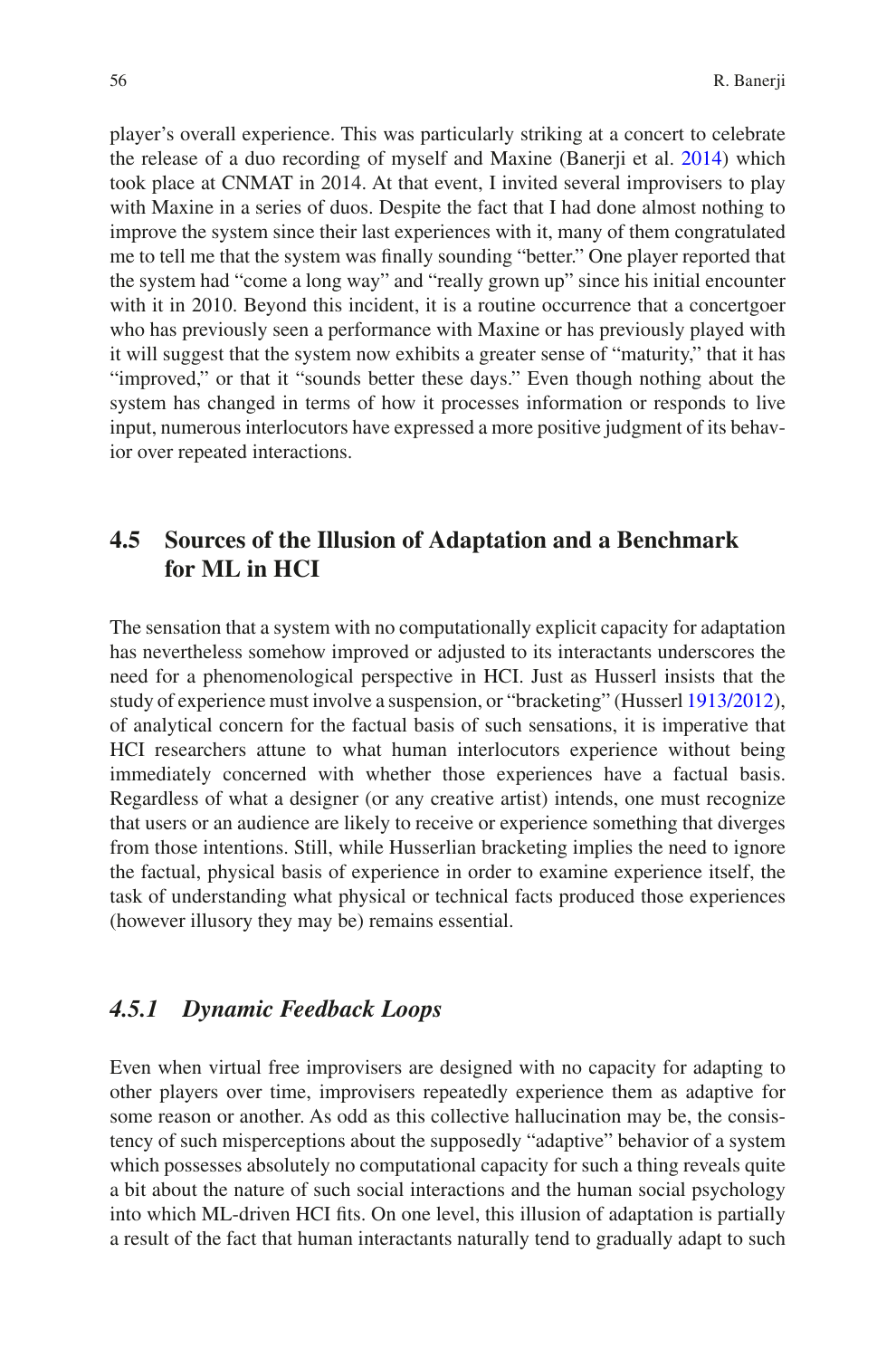systems over time. Due to the human effort to adapt to and accommodate another social interactant, the collective behavior resulting from interactions with the system (or human agent) may shift. Even though the system's protocol of translating input to output remains static, the fact that the human player has adapted to the system means that the system is now receiving input of a different kind. As a result of changes in the nature of this input, it is reasonable to expect that the system's behavior will also be different from the initial encounter between the human player and the system. In sum, because of the changes that take place through this (rather one-sided) process of adaptation, the human player is likely to experience an illusion that the system has somehow "adapted" to them.

Regardless of whether the system is actually capable of it or not, the human player's shifting approach to playing with the system conjures a different element of the system's behavior, thereby suggesting that the system might have now adapted. Reporting on a comparative test of two interactive virtual free improvisers (Hsu and Sosnick [2009\)](#page-22-3), computer scientists William Hsu and Marc Sosnick suggest that one system's interactive tendencies caused two human test subjects to drastically alter their typical behavior in improvisational interaction. Because one system, *ARHS*, is built to be more sensitive to short-term changes within an improvised piece, this system seems to encourage both musicians to play with rapid transitions and "choppy" material. This change in the musicians' performance in turn causes the ARHS system to make frequent adjustments, resulting in a dynamic feedback loop (ibid, 28).

Even though neither system tested was based in any ML technique, the results of Hsu' and Sosnick's tests have implications for an investigation into how a human being might experience the evolution of their rapport with an ML-based interactive system. A human being's natural tendency to adapt to the system's behavior yields a noticeable change in the system's behavior, resulting in an illusion or at least a superficial sensory and experiential trace of adaptation. Consequently, such results suggest that it is necessary to demonstrate that the adaptation that occurs through the coupling of the human being and an ML-based system is superior to or distinct from the illusory adaptation that occurs with a non-ML system.

Notably, the human tendency to adapt in this manner is hardly unique to an interaction with a non-human social agent built to perform as if it were a human social interactant. In numerous studies of human social interaction, human beings have been shown to exhibit a tendency to adjust to the behavioral tendencies of their interlocutors, even if these adjustments are only for the purposes of facilitating communication in a specific context (Kendon [1990](#page-22-20); Giles et al. [1991;](#page-21-22) see also Lakin and Chartrand [2003](#page-22-6)). The human adaptive behavior that Linson and Hsu describe are likely examples of sociologist Erving Goffman's classic theory of "face-work" [\(1955](#page-21-23); see also [1967](#page-21-24)), or the hypothesis that human beings tend to avoid exposing themselves or others to embarrassment. In encounters with interactive virtual performers, human improvisers simply adapt to the non-human interactant in order to try to make the most of the musical occasion. The impulse to make do and cope with the shortcomings of one's musical collaborator is repeatedly referenced both by Linson's test subjects ([2014\)](#page-22-21) as well as in numerous ethnomusicological studies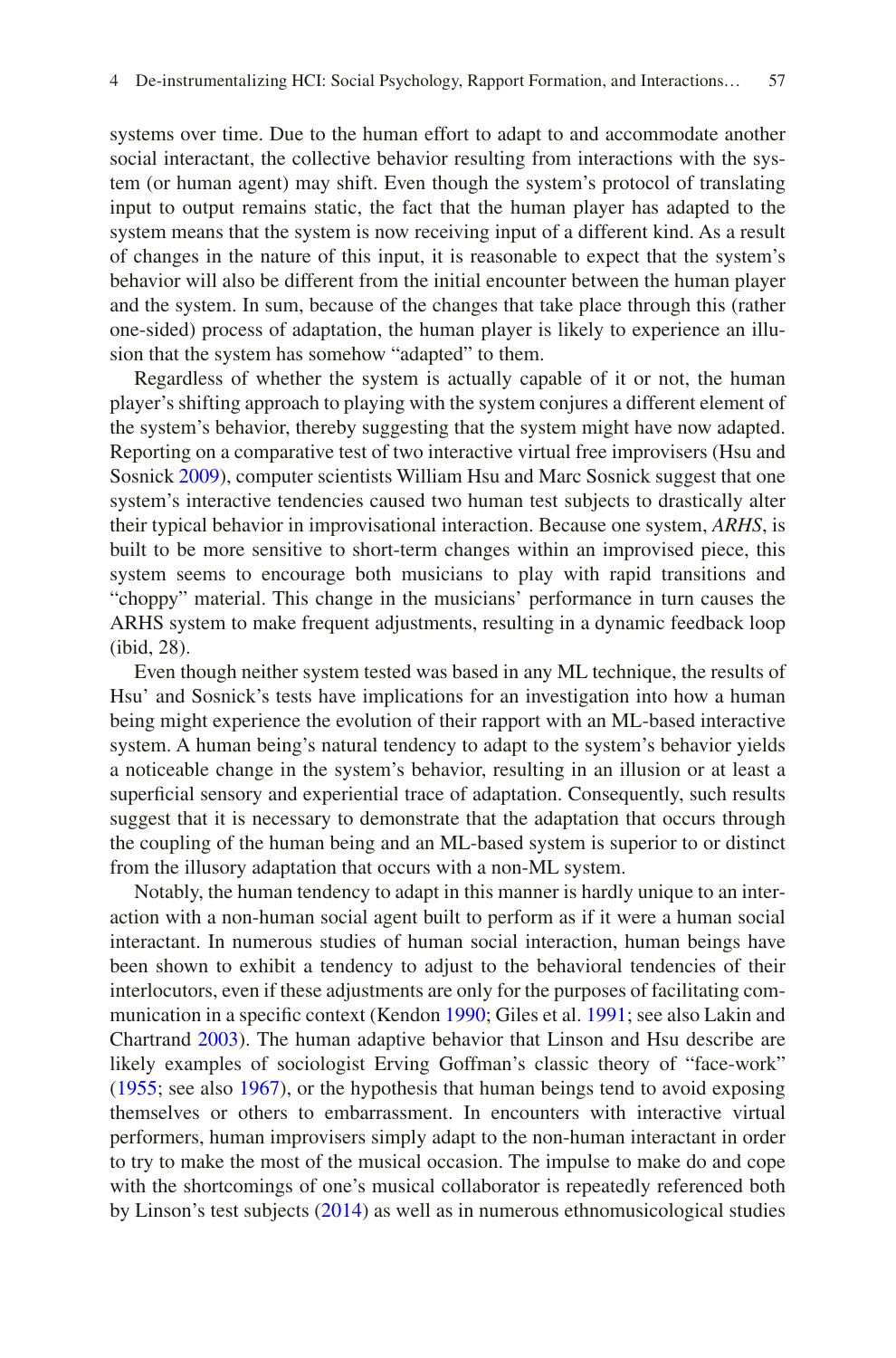of musical interaction (Brinner [1995](#page-20-22); Monson [1996;](#page-22-22) see also Sunardi [2011\)](#page-23-23). When faced with the task of working with a musical partner whose skills are weaker than one's own, most musicians do what they can to prevent the partner's failings from being exposed to the audience by engaging in a variety of improvisatory means of dealing with their inadequacies.

### *4.5.2 The Exposure Effect*

Aside from the general human tendency to accommodate one's interlocutors, the so-called effect of "mere exposure" (Zajonc [1968](#page-23-6)) or "familiarity principle" (see Moreland and Zajonc [1982\)](#page-22-23) is another factor contributing to the almost hallucinatory judgment that a system with no capacity to adapt has nonetheless "adapted" to its partner. As proposed by Robert Zajonc, the exposure effect is a basic psychological inclination for human beings to have more positive opinions of stimuli they have previously encountered. As troubling as it may be to accept that human beings have a high proclivity to have more favorable evaluations of that with which they are already acquainted, an analysis of over 200 published experimental investigations of this phenomenon consistently indicates that both brief and repeated exposure yields more positive appraisals (Bornstein [1989](#page-20-23)).

To be certain of how or if familiarity and mere exposure effects play a role in this context, such effects would need to be studied more precisely in the context of the human experience of artificial social interactants like the virtual free improvisers at the center of the present discussion. Nevertheless, the exposure effect has been documented in numerous domains of activity including interpersonal attraction (Reis et al. [2011\)](#page-23-24), musical taste (Huron [2006](#page-22-24)), and scholarly reputation (Serenko and Bontis [2011](#page-23-25)). Therefore, it is likely that the same effect is at work in the perception of adaptation in the human experience of interaction with these nonadaptive artificial socio-musical interactants. In other words, it is just as likely that one experiences a positive sensation of rapport formation over iterative interactions with a nonadaptive social agent as one would with an agent that is designed to exhibit adaptation through ML or related methods. Just as the human tendency to adapt to an interlocutor whose overall interactive processes are static still produces a sensation of "adaptation," the exposure effect presents a challenge to any researcher working with ML in the context of designing an artificial social interactant.

# *4.5.3 A New Benchmark for ML in Artificial Social Interactants?*

Overall, the experience of adaptation with systems which do not fundamentally change their process of interacting with human interlocutors suggests the need for new benchmarks for the evaluation of such systems. That is to say, researchers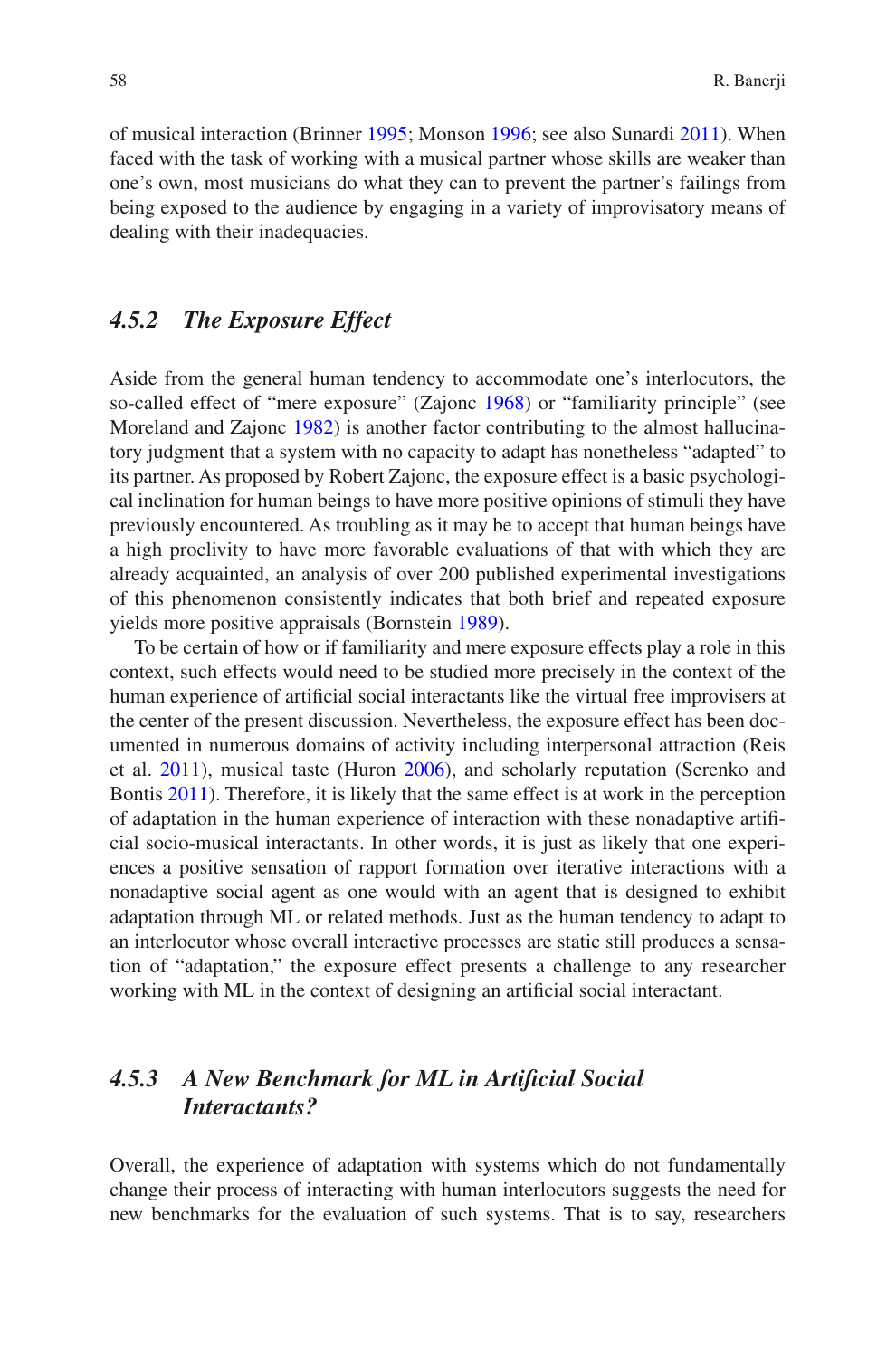59

designing virtual social interactants using ML must convincingly demonstrate that the adaptation that the system's human interlocutors experience exceeds the rate of improvement which would result from mere exposure. Similarly, designers might also want to critically examine whether an ML-based system results in a sense of adaptation which is superior to what would result from the interactions of a human interactant who generously accommodates the inadequacies of its nonhuman partner. Ultimately, if one wants to claim that an ML-based artificial social interactant exhibits greater levels of adaptation than one which uses no adaptive systems technique, then it must be shown that the experience of adaptation is somehow superior to that which results from the exposure effect or a dynamic feedback loop.

#### **4.6 Inverting HCI for Social Psychology**

The regularity with which improvisers feel that they are forming a rapport with a machine that has no memory of the history of their interactions presents a fascinating set of problems for the intersection of ML and HCI. Such illusions in humanmachine interaction have been noted since Joseph Weizenbaum wrote of his consternation at the way human beings were gleefully bamboozled into thinking they were making real psychological progress on personal issues by talking to "Eliza," an early chatbot designed to simulate the neutral therapy style of a Rogerian psychologist (Weizenbaum [1976](#page-23-26); see also Hofstadter [1995](#page-22-25)). These and other perplexingly gullible experiences in the human encounter with technology further corroborate Spiro Kiousis' provocative yet pragmatic suggestion that "interactivity" is less a feature inherent to the design of a system so much as it is a phenomenological dimension of how a human user frames and understands their experience with a given technology (Kiousis [2002](#page-22-26)). Systems with strong interactive capacities may nevertheless lead human interactants to regard them as static or intransigent. Conversely, systems with relatively fixed interactive approaches may be regarded by their human interactants to have exhibited a strong ability to change their behavior over time.

But while the illusions of adaptation discussed above challenge the efficacy of ML as a way of recreating the kind of rapport that emerges in a real interpersonal relationship, what implications, if any, do they have for an understanding of the mutual attunement that takes place between human beings? Regardless of the reality or fantasy of adaptation between human and machine improvisers, such illusions raise questions about the precise nature of the interpersonal process of rapport formation that takes place as social beings get to know one another over time through a series of interactions. When we feel that others have adapted to us, what has actually taken place? Has a true change in their interactive behavior occurred? Or have we simply found a more favorable impression as a result of an exposure effect or a dynamic feedback loop?

For improvising musicians, the formation of a group dynamic is both a widely discussed experience but also a normative value which defines what improvisers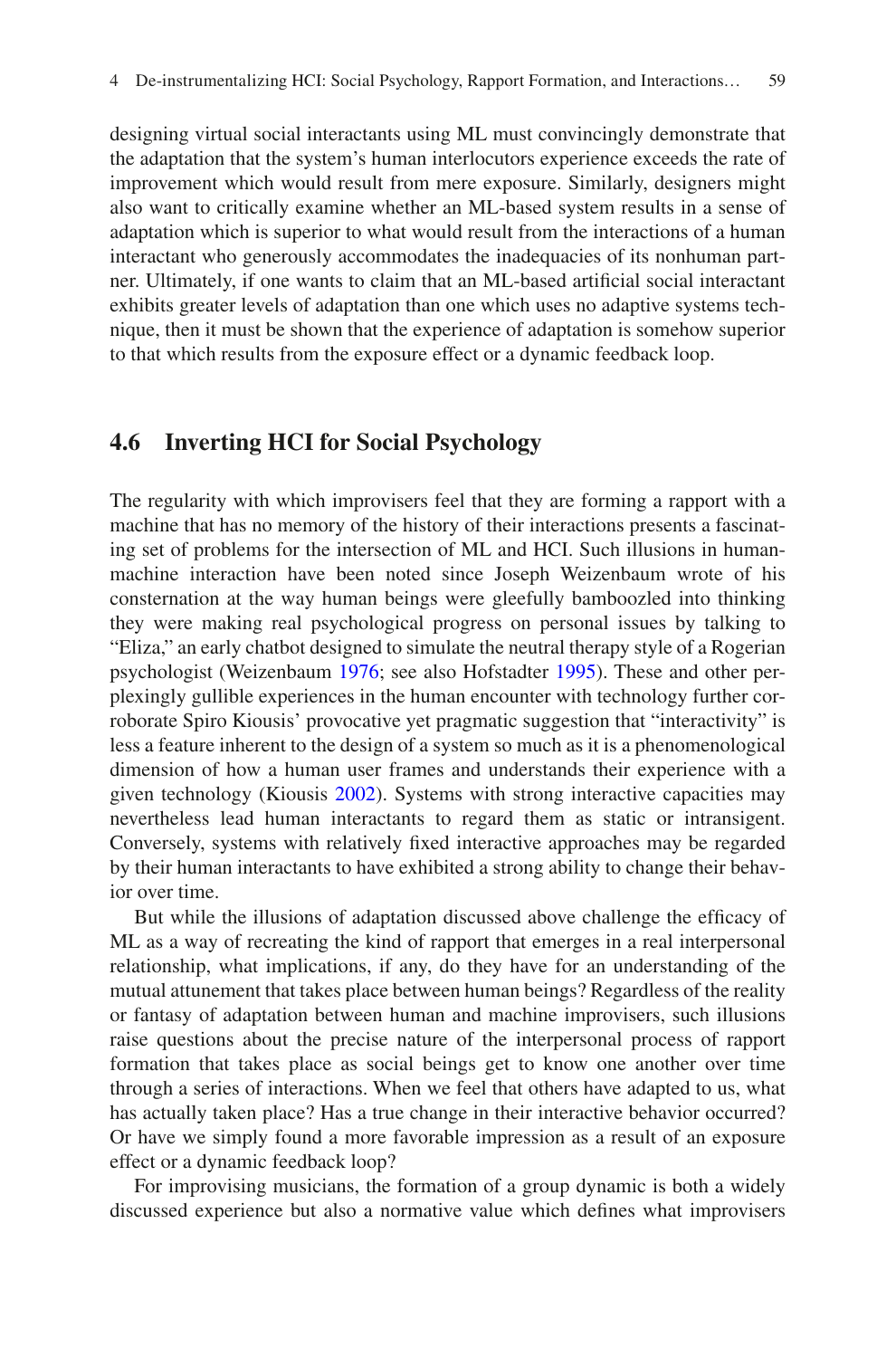expect in the conduct of their peers. For example, improvising saxophonist Evan Parker, in a discussion with guitarist Derek Bailey, describes the experience of regularly playing in a group over a long period of time as one in which each participant had "accepted long ago those aspects of each other's playing that we are never going to be able to change" (Parker, qtd. in Bailey [1980/1993:](#page-20-10) 141). Likewise, percussionist Burkhard Beins characterizes adaptation and acceptance of the tendencies of one's peers as an inevitable fact of playing over and over again. Strikingly, Beins writes that "collective spaces of possibility already begin to establish themselves when the same group constellation meets for a second time after having formed some initial common experiences." Furthermore, he notes that "this phenomenon appears to take place regardless of whether those who are involved are actually are of it" (Beins [2011:](#page-20-3) 171).

Likewise, testing the virtual free improviser Maxine has prompted numerous improvisers to assert that the system's lack of memory of previous interactions is a significant barrier to their ability to feel that they are interacting with another human player. According to these players, unless I were to redesign the system to be able to acquire this kind of memory, this project is doomed to fail in the goal of reproducing the intuitive mutual understanding and rapport of human relationships. Such comments mainly arise when musicians press me to explain more about how the system works and clarify whether it can recall past events. While my goal has been to solicit their opinions of the system solely on the basis of their experience of playing with it (and not based on their evaluation of my verbal account of how it works), I have readily admitted that the system lacks any capacity to recall a previous interaction with a given performer. For several performers, this lack of memory is a major source of disappointment and immediately gives them a strong bias against the possibility that their experience playing with the system will be satisfying. For one performer, Maxine's lack of memory of previous interactions was the aspect of the system's makeup that most strongly made her feel that it would never be "lifelike." Without this sense of memory, she felt that the system lacks the basic human ability to be self-critical and improve one's abilities to work with other musicians over time in order to create more compelling performances, howsoever this may be defined.

Clearly, these musicians share a strong conviction that a process of adaptation is (1) taking place regardless of one's intentions and (2) a fundamental aspect of the successful development of a musical group engaged in this particular performance practice. But no matter how strongly these musicians may feel that such adaptation is happening, it remains a mystery as to what actually occurs that contributes to their experience of adaptation. Moreover, the fact that musicians also experience the formation of a rapport in interactions with a system whose interactive processes stay static raises the question of just how or to what degree improvisers actually adjust their approach to interaction over successive meetings to play.

If one experiences "adaptation" with an artificial social agent whose ways of interacting with input are essentially intransigent, then what does this experience suggest about the interpersonal attunement that musicians assert is both a fact and necessity in their improvisatory transactions with others? Is it possible that when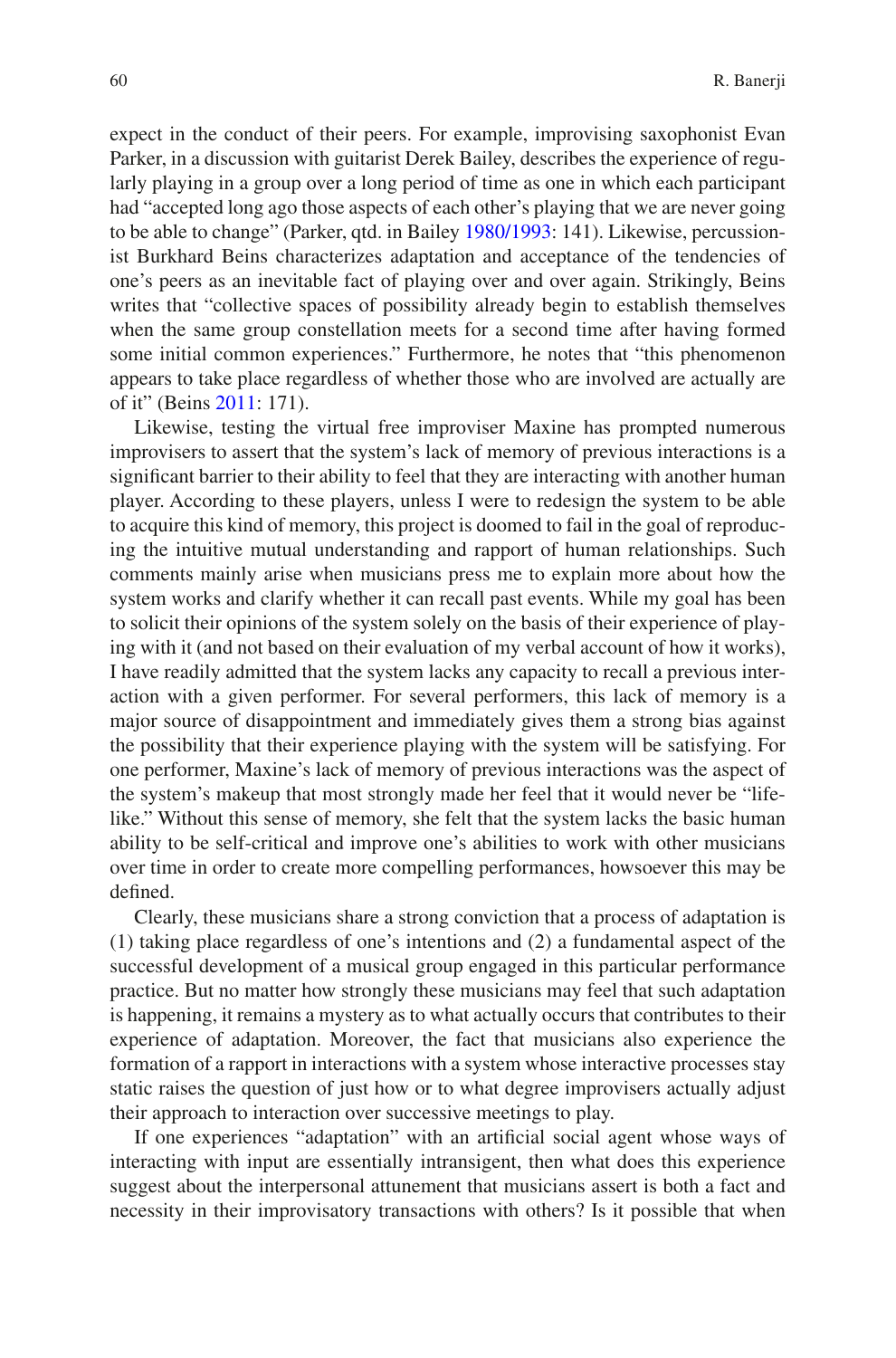musicians claim to experience adaptation with their peers that what actually takes place is similar to the illusory one-sided "adaptation" that transpires between an adaptive musician and a nonadaptive system? What, if anything, does one learn about another player's playing from improvising with them regularly both in private "sessions"<sup>[9](#page-18-0)</sup> and concerts? What features of another's playing does one adapt to? Minute features such as rhythm or timing habits or the spectral features of their playing (e.g., tone-to-noise ratio, spectral centroid, etc.)? Or more general features such as their tendency to create form or their disinterest in doing so? And besides the possibility of taking note of how others produce such features, what does one actually do to react to them? Mimic them? Deviate from them? A combination of the two?

As it currently stands, the answers to these questions are not yet known, though recent experimental work in the behavioral science of music offers a few beginnings of an idea of what actually happens in this process of interpersonal adaptation (Canonne [2013](#page-20-24); Wilson and MacDonald [2015](#page-23-27)). In order to answer such questions, one obvious approach would be to analyze how a group of individuals develops a particular dynamic as a result of each other's tendencies and their interplay over time. This could be done through the standard musicological means of transcribing the musical events captured in a recording and then using this data to conceptualize how the group's habits of interaction change over time. But while this approach may reveal a handful of general tendencies in how human beings habituate themselves to the quirks of their interlocutors, there is no way of knowing if a truly mutual adaptation has taken place or if this is a repetition of the unilateral self-reconfiguration in which one musician copes with the inflexibility of another player, whether human or machine. Though the resultant dynamic feedback loop may resemble a process of transformation in group dynamic due to mutual, bilateral adjustment, it is just as likely that what has actually occurred is the result of the one party's adjustment to the other. Similarly, as social psychologists have also observed, human subjects have a difficult time accurately assessing the nature of the rapport between two individuals when asked to do so from a third-person perspective in which one is not a participant of the interaction (Bernieri and Gillis [1995;](#page-20-4) Bernieri et al. [1996](#page-20-5); Grahe and Bernieri [1999](#page-22-5)).

Therefore, in addition to the standard musicological and social-scientific methods for addressing the mystery of group dynamic formation, a comparison of players' experiences improvising with (1) systems that do not adapt versus (2) systems that do may offer a clearer picture of what actually happens to produce the sensation of rapport. Though the field of HCI traditionally instrumentalizes the testing of such

<span id="page-18-0"></span><sup>9</sup>When improvisers meet in private, it is rare for them to "rehearse" materials. Instead, it is far more common to play for a duration similar to that of an actual concert (ranging from 20 minutes to an hour) without break. Afterwards, some discussion may take place about the music. However, given the fact that recalling specific details of such a long duration of improvisation, in which temporal coordination (i.e., pulse) is often absent and each player is engaged in significantly independent lines of action, it is doubtful that one will have a clear recollection of specific events. Therefore, it is unlikely as well that one will have the epistemological certainty required to make a comment about what has happened and how it should have been done differently (Corbett [1994](#page-21-25)).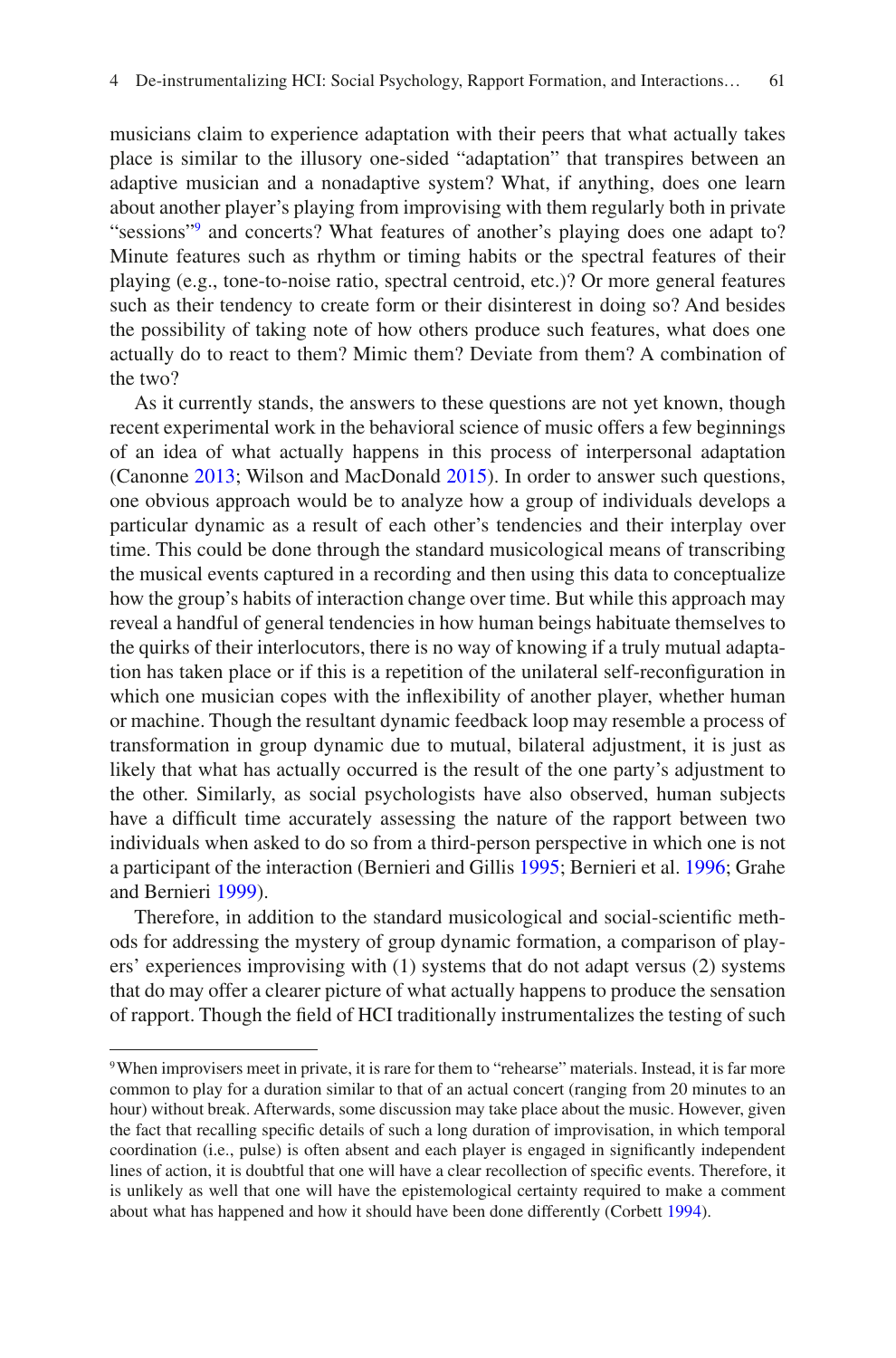systems as a path towards better coupling with the human interactant, I suggest that testing offers results which transcend the canonical expectation for "implications for design" (Dourish [2006](#page-21-4)). Instead, this approach to testing could provide a better picture of how interpersonal attunement occurs and the kind of adjustments a given kind of interlocutor expects or wants from the other. For the social psychology of rapport, comparative testing of artificial social interactants which use ML versus those which do not could offer an alternative means of studying the nature of rapport itself. The illusory sensation of adaptation discussed previously raises the question of whether what we take as a shared history with an interactant is an experience containing elements which are less the result of their adaptation and perhaps partially the result of a more static interactive process. Thus research into the design and refinement of virtual social interactants (Gratch et al. [2006](#page-22-27); Cassell et al. [2007;](#page-21-21) Huang et al. [2011](#page-22-19)) not only allows programmers to create more believable interactants, but to also address questions in the social psychology of rapport and interpersonal adaptation.

"Repurposing" (Banerji [2012\)](#page-20-2) testing in this manner leads HCI away from design and towards sociocultural study. At the same time, if HCI, regardless of the paradigm one is most aligned with, remains concerned with a fit between machines and human beings, then a study of the culture and experience continues to be a resource for this goal. Likewise, this approach to testing and reconceptualization of its true value begins to suggest a whole range of applications of HCI research that reach over and above this practical agenda to examine questions of significance for the behavioral sciences or humanities (Bardzell and Bardzell [2016\)](#page-20-25). While HCI can, and should, continue to focus on increasing functionality and usability, these other goals beyond design itself are what make the field's third-wave thinking have purchase for a broader realm of intellectual inquiries.

**Acknowledgements** Earlier versions of this chapter benefitted from the insightful critiques of Nick Seaver, Zachary Chase Lipton, as well as editors and reviewers of this volume. Financial support for this project came from the Fulbright U.S. Young Journalist's Fellowship in Germany, the Berlin Program for Advanced German and European Studies, and the Berkeley-Mellon Fellowship.

#### **References**

- <span id="page-19-0"></span>Amershi S, Cakmak M, Knox WB, Kulesza T (2014) Power to the people: the role of humans in interactive machine learning. AI Mag 35(4):105–120
- <span id="page-19-2"></span>Andersen K, Brooks R (2003) Special guest: Rodney brooks. Studio 360: WNYC. National Public Radio, Washington, DC
- <span id="page-19-1"></span>Assayag G, Dubnov S (2004) Using factor oracles for machine improvisation. Soft Comput 8(9):604–610
- <span id="page-19-3"></span>Assayag G, Bloch G, Chemillier M, Cont A, Dubnov S (2006) Omax brothers: a dynamic topology of agents for improvization learning. In: Proceedings of the 1st ACM workshop on audio and music computing multimedia, pp 125–132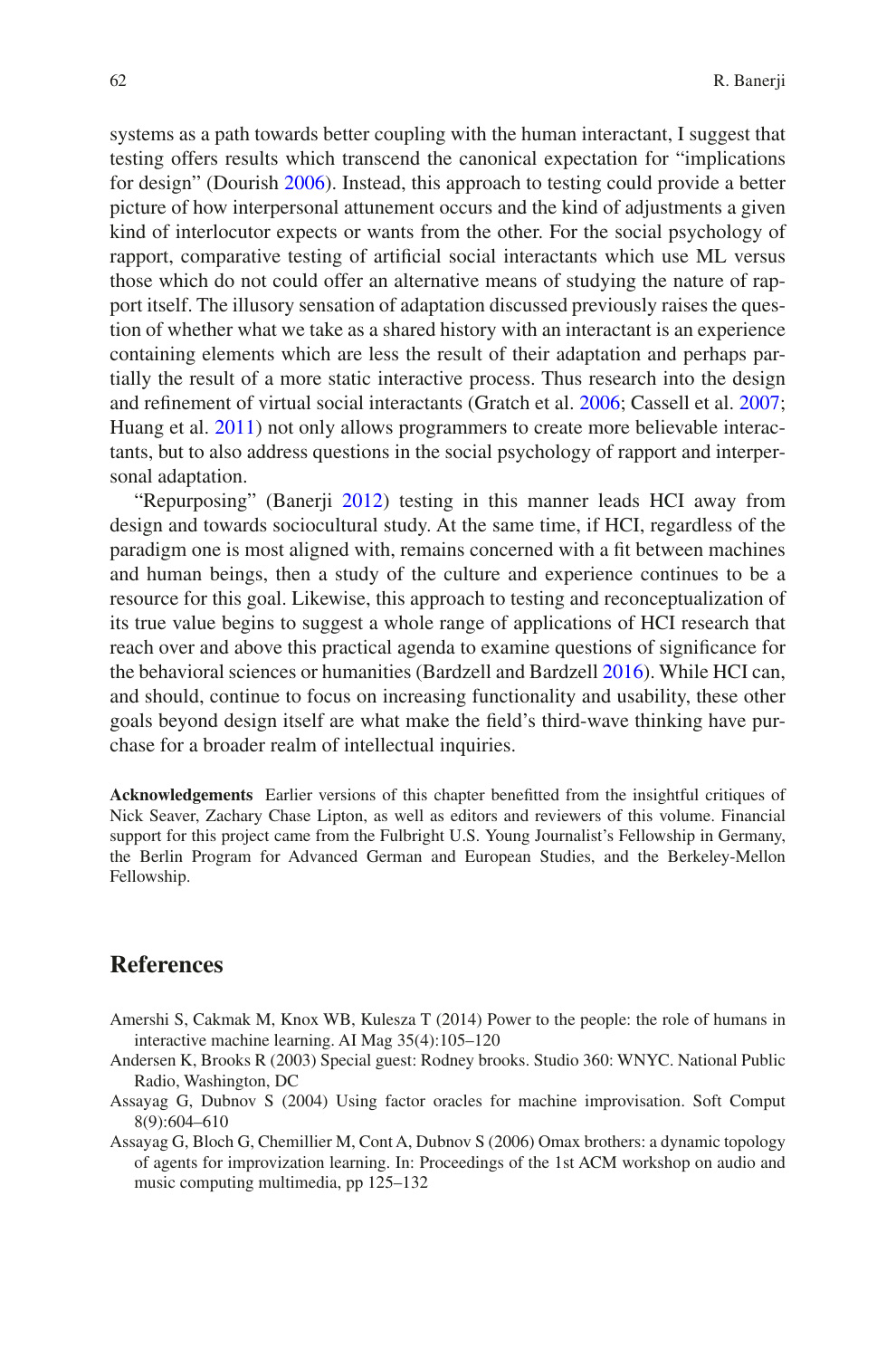- <span id="page-20-17"></span>Assayag G, Bloch G, Cont A, Dubnov S (2010) Interaction with machine improvisation. In: Argamon S, Burns K, Dubnov S (eds) The structure of style. Springer, Berlin and Heidelberg, pp 219–245
- <span id="page-20-12"></span>Backstrom MJ (2013). The field of cultural production and the limits of freedom in improvisation. Crit Stud Improv/Études critiques en improvisation 9(1)
- <span id="page-20-10"></span>Bailey D (1980/1993) Improvisation: its nature and practice in music. Da Capo Press, New York
- <span id="page-20-20"></span>Banerji R (2010) Maxine Banerji: the mutually beneficial practices of youth development and interactive systems development. eContact! J Can Electroacoust Commun 12(3). [https://econ](https://econtact.ca/12_3/banerji_maxine.html)[tact.ca/12\\_3/banerji\\_maxine.html](https://econtact.ca/12_3/banerji_maxine.html)
- <span id="page-20-2"></span>Banerji R (2012) Maxine's Turing test: a player-program as co-ethnographer of socio-aesthetic interaction in improvised music. In: Proceedings of the Artificial Intelligence and Interactive Digital Entertainment Conference (AIIDE'12)
- <span id="page-20-14"></span>Banerji R (2016) Balancing defiance and cooperation: the design and human critique of a virtual free improviser. In: Proceedings of the international computer music conference, pp 49–54
- <span id="page-20-21"></span>Banerji R, Maxine, the Astromusicologist (2014) Palmer square. pfMentum, San Diego
- <span id="page-20-6"></span>Bardzell J, Bardzell S (2011) Pleasure is your birthright: digitally enabled designer sex toys as a case of third-wave HCI. In: Proceedings of the SIGCHI conference on human factors in computing systems, pp 257–266
- <span id="page-20-25"></span>Bardzell J, Bardzell S (2016) Humanistic HCI. Interactions 23(2):20–29
- <span id="page-20-19"></span>Baumer EP, Silberman M (2011) When the implication is not to design (technology). In: Proceedings of the SIGCHI conference on human factors in computing systems. ACM, New York, pp 2271–2274
- <span id="page-20-3"></span>Beins B (2011) Entwurf und Ereignis (Scheme and Event). In: Beins B, Kesten C, Nauck G, Neumann A (eds) echtzeitmusik berlin: selbstbestimmung einer szene (self-defining a scene). Wolke Verlag, Hofheim
- <span id="page-20-4"></span>Bernieri F, Gillis JS (1995) The judgment of rapport: a cross-cultural comparison between Americans and Greeks. J Nonverbal Behav 19(2):115–130
- <span id="page-20-5"></span>Bernieri FJ, Gillis JS, Davis JM, Grahe JE (1996) Dyad rapport and the accuracy of its judgment across situations: a lens model analysis. J Pers Soc Psychol 71(1):110
- <span id="page-20-8"></span>Blackwell T, Bentley P (2002) Improvised music with swarms. In: Proceedings of the World conference on computational intelligence, pp 1462–1467
- <span id="page-20-11"></span>Blackwell T, Young M (2004) Self-organised music. Organised Sound 9(2):123–136
- <span id="page-20-1"></span>Bødker S (2006) When second wave HCI meets third wave challenges. In: Proceedings of the 4th Nordic conference on Human-computer interaction: changing roles. ACM, New York, pp 1–8
- <span id="page-20-18"></span>Boehm C (1993) Egalitarian behavior and reverse dominance hierarchy. Curr Anthropol 34(3):227–254
- <span id="page-20-7"></span>Boehner K, DePaula R, Dourish P, Sengers P (2007) How emotion is made and measured. Int J Hum Comput Stud 65(4):275–291
- <span id="page-20-15"></span>Borgo D (2002) Synergy and Surrealestate: the orderly disorder of free improvisation. Pac Rev Ethnomusicol 10:1–24
- <span id="page-20-23"></span>Bornstein RF (1989) Exposure and affect: overview and meta-analysis of research, 1968–1987. Psychol Bull 106(2):265–289
- <span id="page-20-9"></span>Bown O (2011) Experiments in modular design for the creative composition of live algorithms. Comput Music J 35(3):73–85
- <span id="page-20-16"></span>Bown O (2015) Player responses to a live algorithm: conceptualising computational creativity without recourse to human comparisons? In: Proceedings of the sixth international conference on computational creativity
- <span id="page-20-22"></span>Brinner B (1995) Knowing music, making music: Javanese gamelan and the theory of musical competence and interaction. University of Chicago Press, Chicago
- <span id="page-20-0"></span>Burrell J (2016) How the machine 'thinks': understanding opacity in machine learning algorithms. Big Data Soc 3(1):1–12
- <span id="page-20-24"></span>Canonne C (2013) Focal points in collective free improvisation. Perspect New Music 51(1):40–55
- <span id="page-20-13"></span>Canonne C, Garnier N (2015) Individual decisions and perceived form in collective free improvisation. J New Music Res 44(2):145–167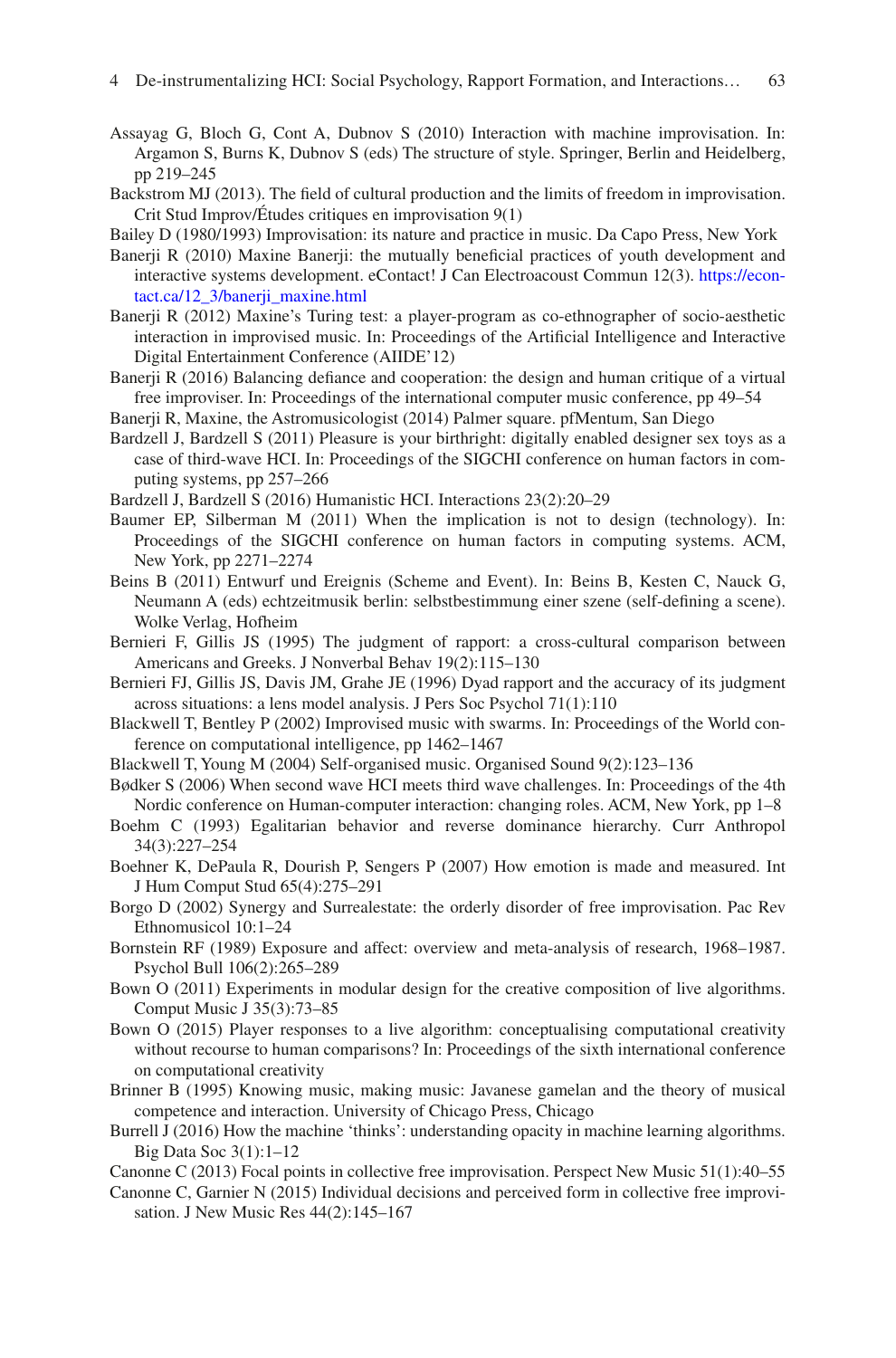<span id="page-21-3"></span>Cappella JN (1990) On defining conversational coordination and rapport. Psychol Inq 1(4):303–305

- <span id="page-21-11"></span>Carey B (2012) Designing for cumulative interactivity: the \_derivations system. In: Proceedings of the international conference on new interfaces for musical expression
- <span id="page-21-12"></span>Carles P, Comolli J-L (2015 [1971]) Free jazz/Black power. University Press of Mississippi, Mississippi
- <span id="page-21-20"></span>Casal DP (2008) Time after time: short-circuiting the emotional distance between algorithm and human improvisors. In: Proceedings of the international computer music conference
- <span id="page-21-10"></span>Casal DP, Morelli D (2007). Remembering the future: applications of genetic co-evolution in music improvisation. In: Proceedings of the European conference on artificial life
- <span id="page-21-21"></span>Cassell J, Gill AJ, Tepper PA (2007) Coordination in conversation and rapport. In: Proceedings of the workshop on embodied language processing. Association for Computational Linguistics, pp 41–50
- <span id="page-21-14"></span>Chadabe J (1997) Interaction. In: Electric sound: the past and promise of electronic music. Prentice-Hall, Upper Saddle River, pp 286–323
- <span id="page-21-16"></span>Chaudron C (1984) The effects of feedback on students' composition revisions. RELC J 15(2):1–14
- <span id="page-21-19"></span>Collins N (2008) Reinforcement learning for live musical agents. In: Proceedings of the International Computer Music Conference (ICMC), Belfast
- <span id="page-21-18"></span>Cont A, Dubnov S, Assayag G (2006) A framework for anticipatory machine improvisation and style imitation. In: Proceedings of the conference on Anticipatory Behavior in Adaptive Learning Systems (ABiALS)
- <span id="page-21-25"></span>Corbett J (1994) Evan Parker: saxophone botany. In: Extended play: sounding off from John Cage to Dr. Funkenstein. Duke University Press, Duke, pp 201–208
- <span id="page-21-13"></span>Corbett J (2016) A Listener's guide to free improvisation. University of Chicago Press, Chicago
- <span id="page-21-5"></span>Crabtree A, Rodden T, Tolmie P, Button G (2009) Ethnography considered harmful. In: Proceedings of the SIGCHI conference on human factors in computing systems, pp 879–888
- <span id="page-21-4"></span>Dourish P (2006) Implications for design. In: Proceedings of the SIGCHI conference on human factors in computing systems, pp 541–550
- <span id="page-21-1"></span>Edwards PN (1997) The closed world: computers and the politics of discourse in Cold War America. MIT Press, Cambridge, MA
- <span id="page-21-17"></span>Eiben AE, Smith JE (2003) Introduction to evolutionary computing. Springer, Berlin/Heidelberg
- <span id="page-21-7"></span>Eklund R (2002) Ingressive speech as an indication that humans are talking to humans (and not to machines). In: Proceedings of the 7th International Conference on Spoken Language Processing (ICSLP)
- <span id="page-21-8"></span>Fails JA, Olsen DR Jr (2003) Interactive machine learning. In: Proceedings of the 8th international conference on Intelligent user interfaces. ACM, New York, pp 39–45
- <span id="page-21-9"></span>Fiebrink R, Cook PR, Trueman D (2011) Human model evaluation in interactive supervised learning. In: Proceedings of the SIGCHI conference on human factors in computing systems, pp 147–156
- <span id="page-21-15"></span>Fischlin D, Heble A, Lipsitz G (2013) Take two: sounds of surprise; rights, risks and responsibilities in improvised music. In: The fierce urgency of now: improvisation, rights, and the ethics of co-creation. Duke University Press, Duke, pp 203–219
- <span id="page-21-2"></span>Forsythe D (2002) Studying those who study us: an anthropologist in the world of artificial intelligence. Stanford University Press, Stanford
- <span id="page-21-0"></span>Friedman B, Nissenbaum H (1996) Bias in computer systems. ACM Trans Inf Syst (TOIS) 14(3):330–347
- <span id="page-21-6"></span>Fuchsberger V, Moser C, Tscheligi M (2012) Values in action (ViA): combining usability, user experience and user acceptance. In: CHI'12 extended abstracts on human factors in computing systems. ACM, New York, pp 1793–1798
- <span id="page-21-22"></span>Giles H, Coupland N, Coupland I (eds) (1991) Contexts of accommodation: developments in applied sociolinguistics. Cambridge University Press, Cambridge
- <span id="page-21-23"></span>Goffman E (1955) On face-work: an analysis of ritual elements in social interaction. Psychiatry Interpersonal Biol Process 18(3):213–231
- <span id="page-21-24"></span>Goffman E (1967) Interaction ritual: essays in face-to-face behavior. Anchor Books, New York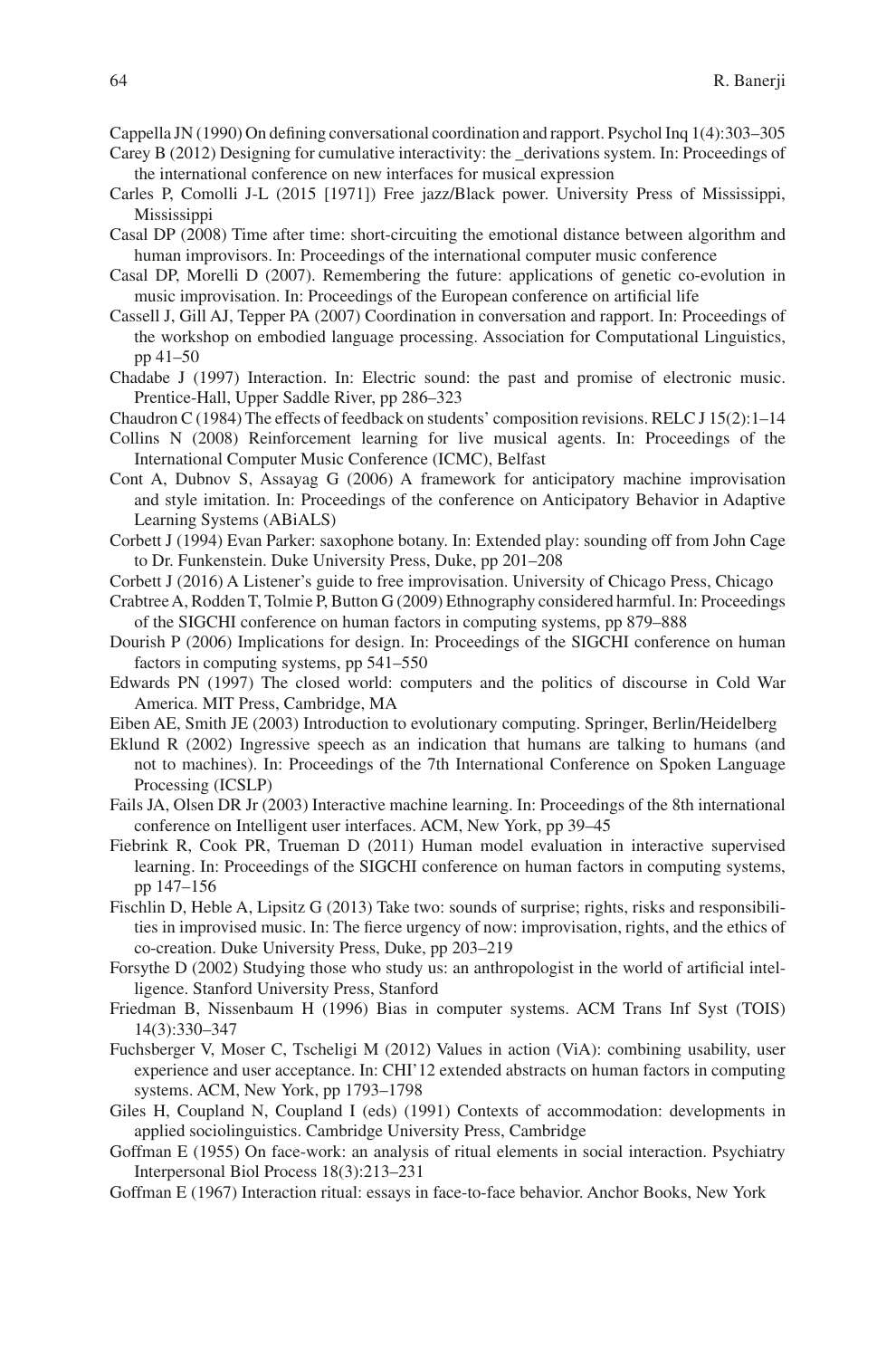- <span id="page-22-5"></span>Grahe JE, Bernieri FJ (1999) The importance of nonverbal cues in judging rapport. J Nonverbal Behav 23(4):253–269
- <span id="page-22-27"></span>Gratch J et al (2006) Virtual Rapport. In: Gratch J, Young M, Aylett R, Ballin D, Olivier P (eds) Intelligent Virtual Agents. IVA. Springer, Berlin/Heidelberg, pp 14–27
- <span id="page-22-18"></span>Gratch J, Wang N, Gerten, J., Fast, E., & Duffy, R. (2007). Creating rapport with virtual agents. In: Pelachaud C, Martin J-C, André E, Chollet G, Karpouzis K, Pelé D (eds) International Workshop on Intelligent Virtual Agents. Springer, Berlin, pp 125–138
- <span id="page-22-2"></span>Harrison S, Tatar D, Sengers P (2007) The three paradigms of HCI. alt. chi
- <span id="page-22-1"></span>Helmreich S (2001) After culture: reflections on the apparition of anthropology in artificial life, a science of simulation. Cult Anthropol 16(4):612–627
- <span id="page-22-25"></span>Hofstadter DR (1995) The ineradicable Eliza effect and its dangers. In: Hofstadter DR (ed) Fluid concepts and creative analogies: computer models of the fundamental mechanisms of thought. Basic books, New York, pp 155–168
- <span id="page-22-12"></span>Hsu W (2005) Using timbre in a computer-based improvisation system. In: Proceedings of the international computer music conference
- <span id="page-22-16"></span>Hsu W (2010) Strategies for managing timbre and interaction in automatic improvisation systems. Leonardo Music J 20:33–39
- <span id="page-22-3"></span>Hsu W, Sosnick M (2009) Evaluating interactive music systems: an HCI approach. In: Proceedings of the international conference on New Interfaces in Musical Expression (NIME)
- <span id="page-22-19"></span>Huang L, Morency L-P, Gratch J (2011) Virtual rapport 2.0. In: Vilhjálmsson HH, Kopp S, Marsella S, Thórisson KR (eds) Proceedings of the 10th International Conference on Intelligent Virtual Agents. Springer, Berlin/Heidelberg, pp 68–79
- <span id="page-22-24"></span>Huron DB (2006) Sweet anticipation: music and the psychology of expectation. MIT Press, Cambridge, MA
- <span id="page-22-7"></span>Husserl E (1913/2012) Ideas: general introduction to pure phenomenology (WRB Gibson, Trans.). Routledge
- <span id="page-22-20"></span>Kendon A (1990) Conducting interaction: patterns of behavior in focused encounters. Cambridge University Press, Cambridge
- <span id="page-22-17"></span>Kennedy J, Eberhart R (1995) Particle swarm optimization. In: Proceedings of the IEEE conference on neural networks, pp 1942–1948
- <span id="page-22-26"></span>Kiousis S (2002) Interactivity: a concept explication. New Media Soc 4(3):355–383. [https://doi.](https://doi.org/10.1177/146144480200400303) [org/10.1177/146144480200400303](https://doi.org/10.1177/146144480200400303)
- <span id="page-22-13"></span>Kofsky F (1970) Black nationalism and the revolution in music. Pathfinder Press, New York
- <span id="page-22-6"></span>Lakin JL, Chartrand TL (2003) Using nonconscious behavioral mimicry to create affiliation and rapport. Psychol Sci 14(4):334–339
- <span id="page-22-14"></span>Lange BR (2011) Teaching the ethics of free improvisation. Crit Stud Improvis/Études critiques en improvisation 7(2)
- <span id="page-22-9"></span>Langton CG (1997) Artificial life: an overview. MIT Press, Cambridge, MA
- <span id="page-22-10"></span>Lewis GE (1993). Voyager (G Lewis, R Mitchell, V. I. V. I. System, Trans.). Avant, Japan
- <span id="page-22-11"></span>Lewis GE (1999) Interacting with latter-day musical automata. Contemp Music Rev 18(3):99–112
- <span id="page-22-0"></span>Lewis GE (2000) Too many notes: computers, complexity and culture inVoyager. Leonardo Music J 10:33–39
- <span id="page-22-15"></span>Lewis GE (2007) Mobilitas animi: improvising technologies, intending chance. Parallax 13(4):108–122
- <span id="page-22-21"></span>Linson A (2014) Investigating the cognitive foundations of collaborative musical free improvisation: experimental case studies using a novel application of the subsumption architecture. Doctoral thesis, The Open University
- <span id="page-22-4"></span>Linson A, Dobbyn C, Lewis GE, Laney R (2015) A Subsumption agent for collaborative free improvisation. Comput Music J 39(4):96–115
- <span id="page-22-8"></span>Maatman R, Gratch J, Marsella S (2005) Natural behavior of a listening agent. In: Intelligent virtual agents. Springer, Heidelberg, pp 25–36
- <span id="page-22-22"></span>Monson I (1996) Saying something: jazz improvisation and interaction. University of Chicago Press, Chicago
- <span id="page-22-23"></span>Moreland RL, Zajonc RB (1982) Exposure effects in person perception: familiarity, similarity, and attraction. J Exp Soc Psychol 18(5):395–415